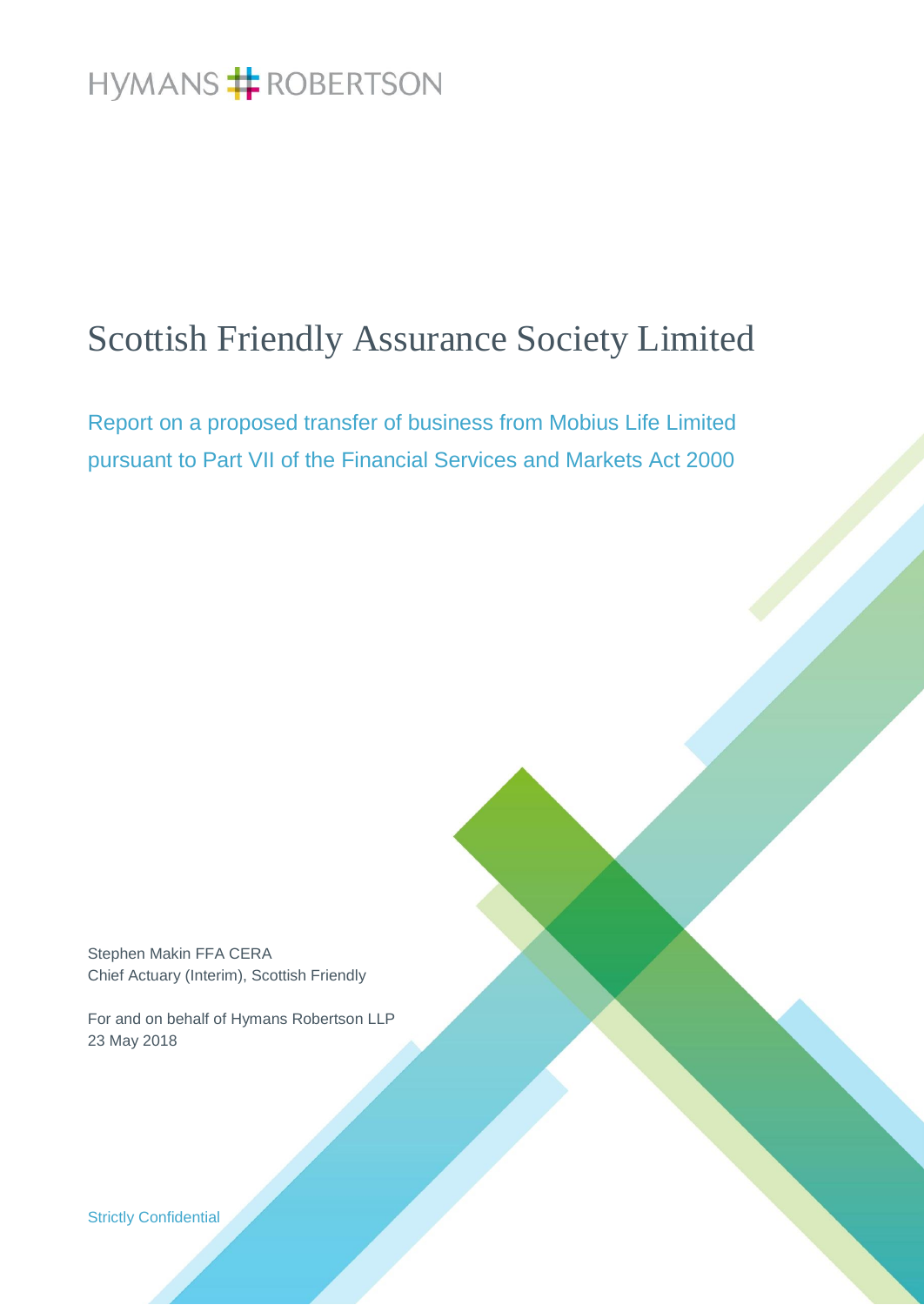**Contents**

| $\overline{1}$ | Background and overview                                            |    |
|----------------|--------------------------------------------------------------------|----|
| 2              | Overview of Scottish Friendly                                      | 5  |
| 3              | Outline of the Scheme                                              |    |
| $\overline{4}$ | Financial position before and after the transfer                   | 11 |
| 5              | Effect of the Scheme on policyholders                              | 15 |
| 6              | Conclusions                                                        | 20 |
|                | Appendix A: Documents considered                                   | 21 |
|                | Appendix B: terms and abbreviations used                           | 22 |
|                | Appendix C: impact of the Scheme on the Pillar 1 solvency position | 23 |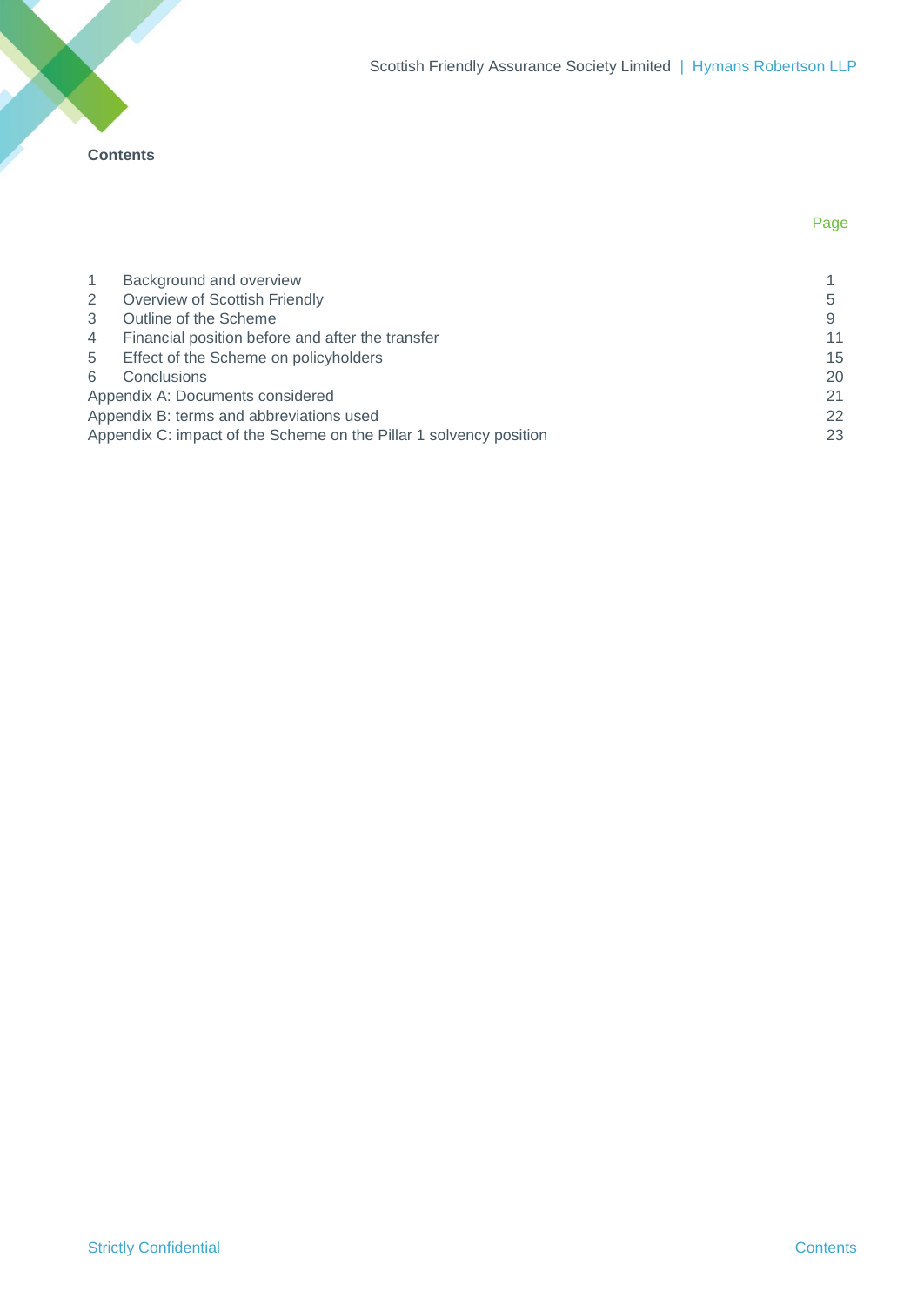# 1 Background and overview

## **Introduction**

- 1.1 Scottish Friendly Assurance Society Limited ("Scottish Friendly") has agreed to acquire a block of longterm insurance business, referred to as "Carter" or "the Carter business", from Mobius Life Limited ("Mobius Life"). The proposed transfer of the Carter business to Scottish Friendly will be achieved by a Scheme of Transfer ("the Scheme") pursuant to Part VII of the Financial Services & Markets Act 2000 ("FSMA"). The Scheme effecting the proposed transfer is subject to approval by the High Court. The Scheme effective date is expected to be 31 October 2018, at which point the Carter business will transfer from Mobius Life to Scottish Friendly.
- 1.2 The purpose of this report is to describe the proposed Scheme and to consider its impact on the benefit expectations of the existing Scottish Friendly policyholders at the date of transfer, the future security of those benefits, and the principles to treat customers fairly and manage conflicts of interest. Specifically, I have considered how the proposed Scheme is expected to affect the security of future benefits, the benefit expectations, and the fair treatment of existing Scottish Friendly policyholders prior to and beyond the transfer. I have not considered the transfer from the perspective of the transferring Mobius Life policyholders.
- 1.3 I have written this report at the request of the Board of Scottish Friendly in my capacity as Scottish Friendly's interim Chief Actuary. I understand that a copy of my report will accompany the requisite application to the High Court requesting the sanctioning of the Scheme, and accordingly that it may be made available to policyholders and other parties affected by the Scheme.
- <span id="page-2-0"></span>1.4 Additionally, my report will be made available:
	- to Mr Philip Simpson of Milliman LLP who has been retained by the Boards of Scottish Friendly and Mobius Life to report in the capacity as Independent Expert pursuant to Section 109 of FSMA in connection with the proposed transfer,
	- to Mr David Lechmere of OAC plc, Scottish Friendly's With-Profits Actuary,
	- to Mr John Hoskin of Barnett Waddingham LLP, Mobius Life's Chief Actuary,
	- to the Prudential Regulation Authority ("PRA") and the Financial Conduct Authority ("FCA"), and
	- on Scottish Friendly's website as part of its publicity of the proposed transfer.
- <span id="page-2-1"></span>1.5 Permission is hereby granted for such distribution and publication on the condition that the entire report is so distributed or published. I am content for the report to be used by Mr Simpson and Mr Lechmere, for it to be read by Mr Hoskin, the PRA and the FCA, and for it to be made available on Scottish Friendly's website as part its publicity of the proposed transfer.

### **Summary conclusions**

1.6 It is my opinion that that the Scheme does not have a material adverse impact on the security of benefits, benefit expectations, or the fair treatment of existing Scottish Friendly policyholders and that there is no reason, in those terms, why the transfer should not proceed. The basis for this conclusion is developed throughout the rest of this report, which must be read in its entirety.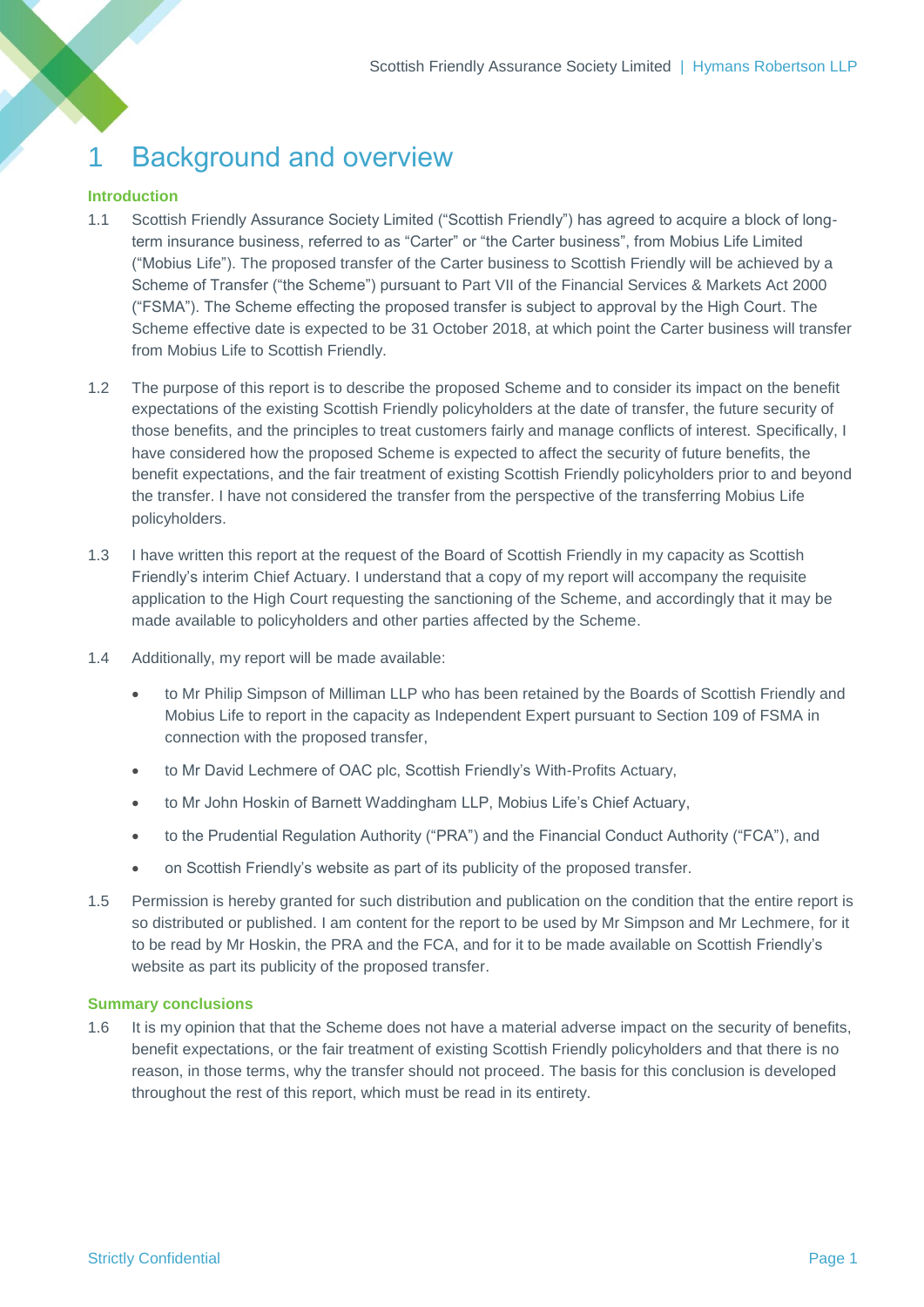#### **Status, credentials and declarations of interest**

- 1.7 I am a Fellow of the Institute and Faculty of Actuaries ("IFoA"), having qualified in 1999. I have held the Chartered Enterprise Risk Actuary designation since 2011. I hold the Chief Actuary (Life), Chief Actuary (Life, Non-Directive), and With-Profits Actuary practising certificates issued by the IFoA.
- 1.8 I am a partner of Hymans Robertson LLP ("Hymans Robertson"). Following the resignation of Mr Donald Macleod, Scottish Friendly's previous Chief Actuary, I was appointed to act as Chief Actuary to Scottish Friendly on an interim basis. At the date of my report, my formal appointment to the controlled Chief Actuary function SIMF 20 remains subject to approval by the PRA. Although much of my report, particularly in relation to the background to the Scheme and Scottish Friendly, is based on a draft report prepared my Mr Macleod, this report and the conclusions outlined herein are mine.
- 1.9 Beyond the fees payable to Hymans Robertson by Scottish Friendly under the terms of a Service Order dated 16 April 2018, I have no financial interest in either company. Specifically, neither I nor my immediate family have any policies, investments, or other holdings in Scottish Friendly or Mobius Life.
- 1.10 Other partners and staff of Hymans Robertson have advised, and continue to advise, Scottish Friendly on various matters. These have not influenced my report and its conclusions.

#### **Other advice and opinions**

- 1.11 In their capacities as described in Section [1.4](#page-2-0) above, Mr Simpson, Mr Lechmere and Mr Hoskin have each prepared reports on the Scheme. I have read drafts of their reports and considered their conclusions. I have relied on Mr Lechmere's report and in particular his conclusions in respect of the impact of the proposed Scheme on the benefit expectations of the existing Scottish Friendly policyholders at the date of transfer, the future security of those benefits, and the principles to treat customers fairly and manage conflicts of interest.
- 1.12 In addition, the Board of Scottish Friendly has confirmed that the procedures and practices described in Section [5](#page-16-0) of this report are not expected to be changed as a direct result of implementing the Scheme.

### **Reliances and limitations**

- 1.13 Other than as set out in Section [1.5,](#page-2-1) my report and the opinions and conclusions it contains are for the sole use of the directors of Scottish Friendly to help them to understand the expected impact of the proposed Scheme. It may not be relied upon by any other person or for any other purpose.
- 1.14 In preparing this report I have relied without independent verification on the accuracy and completeness of information provided by Scottish Friendly, including information received orally. In particular, I have relied upon:
	- the data and calculations provided and used for the Pillar 1 and Pillar 2 valuations as at 31 December 2016,
	- Scottish Friendly's understanding of the business transferring to it from Mobius Life, as validated by means of its due diligence thereon, including in relation to policy charges, administration expenses, and historical persistency experience, and
	- information contained in Mr Macleod's most recent draft report on the Scheme prior to his leaving Scottish Friendly's employment, including that relating to the background to the Scheme and to the structure and operation of Scottish Friendly.
- 1.15 Appendix A sets out the documents supplied to me and which I have considered in preparing my report.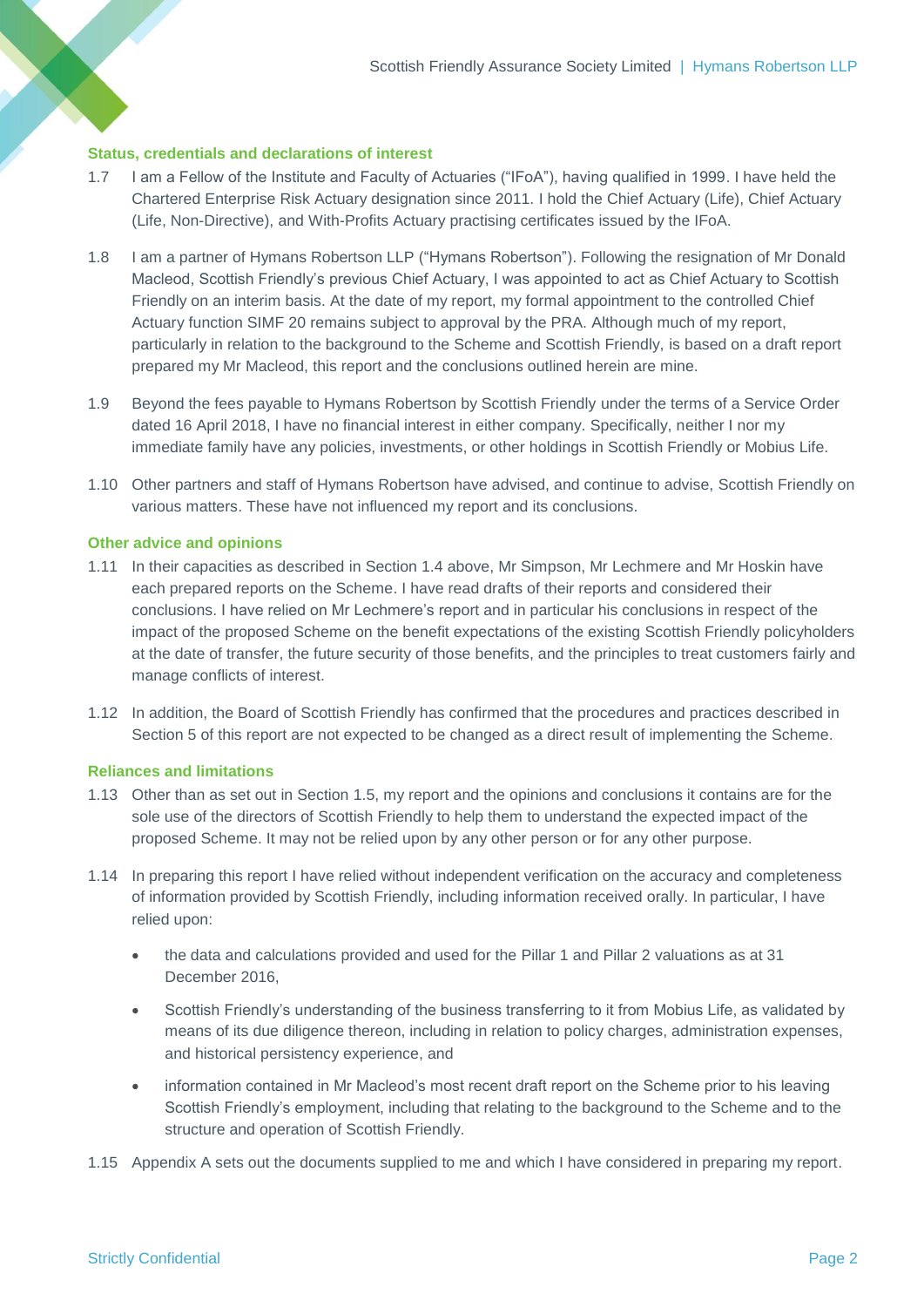- <span id="page-4-0"></span>1.16 To the extent that the information supplied in connection with the proposed transfer and associated agreements is incomplete or inaccurate, or should these change, this may materially impact my report and its conclusions. In that regard:
	- my report should be considered in the context that a number of aspects relating to the Scheme are in draft form and may be subject to change, which may alter my conclusions, and
	- prior to the final Court hearing to sanction the Scheme, I will prepare a supplementary report for the Board of Scottish Friendly, appraising it of any major developments affecting the proposed transfer, including any implications for policyholders and any changes to the reported financial position.
- 1.17 Hymans Robertson accepts no liability to any third parties unless it has accepted such liability in writing. My report must not be recited, referred to, published, quoted, distributed, released, replicated, reproduced or modified (in whole or in part) except as required by law, regulatory obligation, or as set out in the Service Order, without prior written consent. Should consent be given, my report may only be released in its entirety and without modification.
- 1.18 Draft versions of the report must not be relied upon by any person for any purpose.
- 1.19 My report should not be interpreted as fact or likelihood or expectation of a particular financial outcome. Investment, demographic, expense and other experience may ultimately differ (either positively or adversely) from the assumptions underlying this report.
- 1.20 It is assumed that readers of this report have (or are advised by others who have) appropriate knowledge of matters relating to transferring portfolios of long-term insurance business in a Solvency II environment as this is required to understand the analysis and opinions presented.
- 1.21 Nothing in this report should be considered to be investment, accounting, tax or legal advice, all of which are outside of the scope of my engagement. My report is based upon my understanding of circumstances and events as at its date.

### **Compliance with professional standards**

- 1.22 The Financial Reporting Council sets out technical actuarial standards for members of the IFoA. This report is subject to and complies with the following standards:
	- Technical Actuarial Standard 100: Principles for Technical Actuarial Work
	- Technical Actuarial Standard 200: Insurance
- 1.23 In addition, the IFoA sets professional standards for its members. This report has been prepared having due regard to the requirements of the following Actuarial Profession Standards:
	- APS L1: Duties and Responsibilities of Life Assurance Actuaries. I believe that I have had access to sufficient information and resources, including the opinion of Scottish Friendly's With-Profits Actuary, in preparing my report.
	- APS X2: Review of Actuarial Work. This report is subject to and complies with the requirements for peer review set out in APS X2.

#### **Glossary of terms**

1.24 Throughout this report, including in this introduction, a number of terms and abbreviations are used. These are typically defined where first used, but they are summarised in the glossary of terms in Appendix B.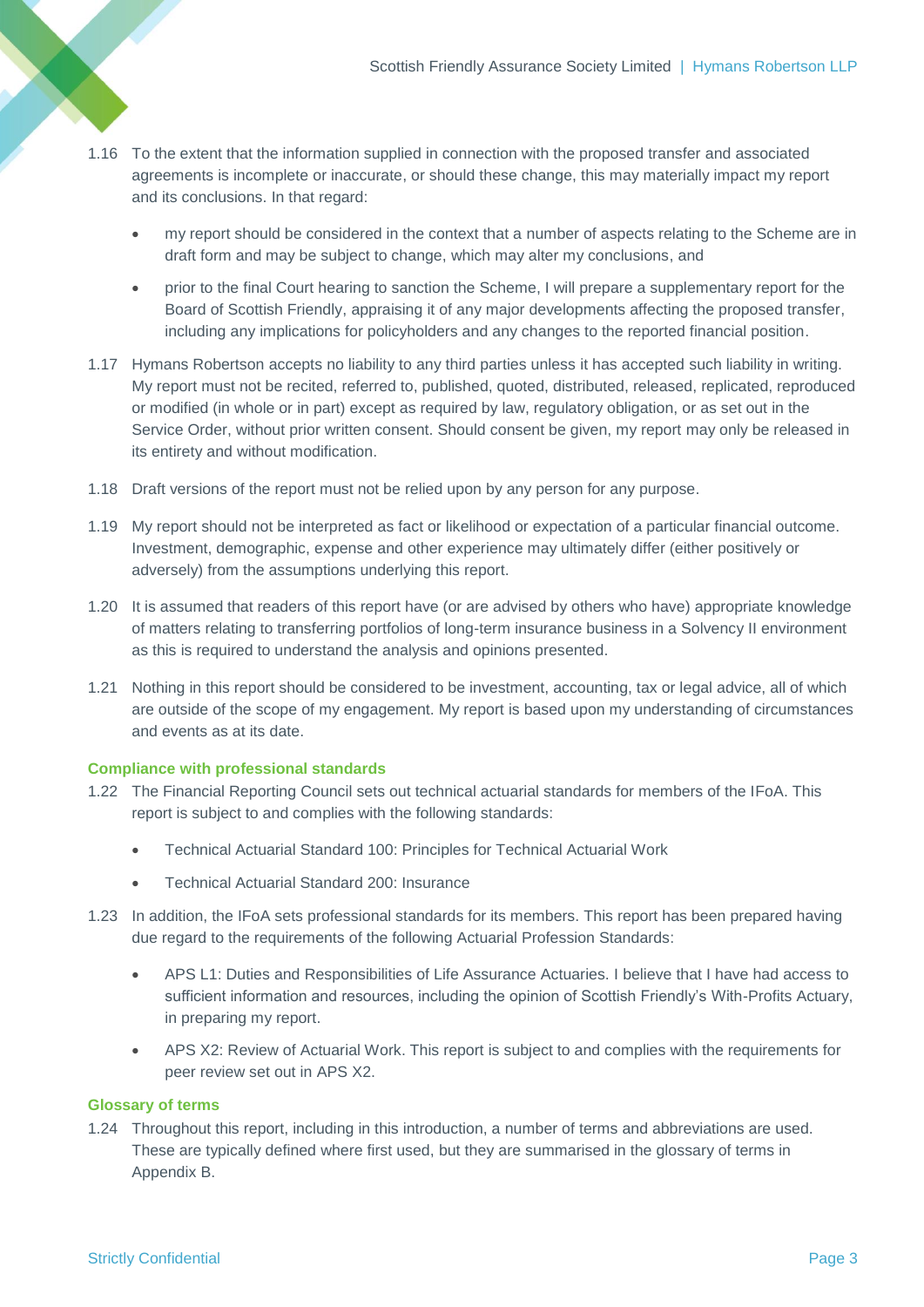## **Structure of Report**

1.25 The remainder of my report is structured as follows:

- Section [2](#page-6-0) gives an overview of Scottish Friendly,
- Section [3](#page-10-0) outlines the proposed Scheme,
- Section [4](#page-12-0) considers the estimated financial position of Scottish Friendly before and after the transfer,
- Section [5](#page-16-0) sets out the expected effect of the Scheme on Scottish Friendly's existing policyholders,
- Section [6](#page-21-0) sets out my conclusions,
- Appendix A sets out the documents supplied which I have considered in preparing my report,
- Appendix B lists the various terms and abbreviations mentioned in this report, and
- Appendix C shows the detailed Pillar 1 results before and after the transfer.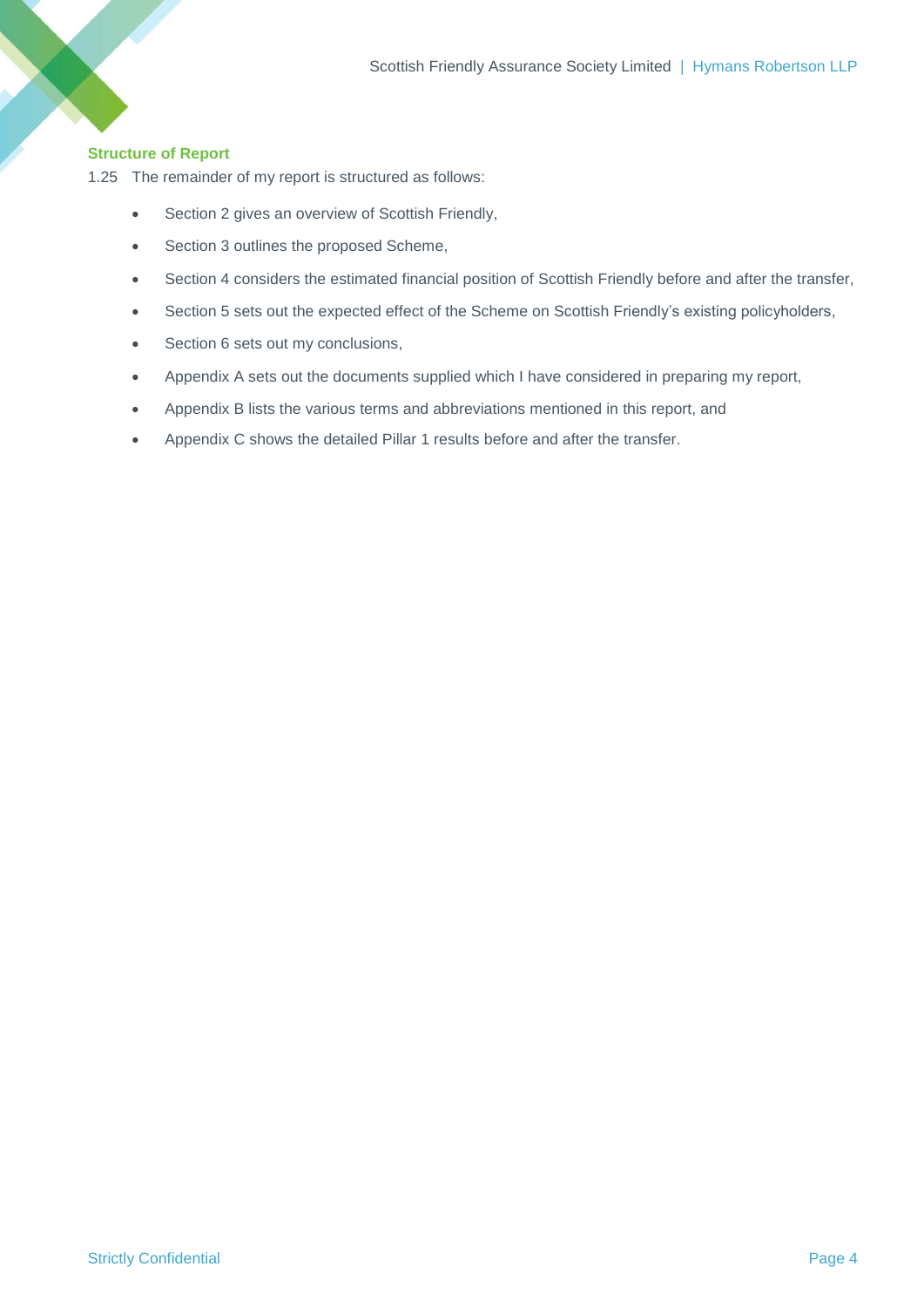## <span id="page-6-0"></span>2 Overview of Scottish Friendly

## **History**

2.1 Scottish Friendly traces its origins back to 1862 as the City of Glasgow Friendly Society, a friendly society. In the early 1990s, the City of Glasgow Friendly Society acquired Scottish Friendly and rebranded itself as the Scottish Friendly Assurance Society.

## **Structure of Scottish Friendly**

2.2 The diagram below shows a summary of the legal structure of Scottish Friendly prior to the Scheme.



- 2.3 Scottish Friendly is a friendly society incorporated under the Friendly Societies Act 1992 and regulated by the PRA and by the FCA. Scottish Friendly is a mutual society and has no shareholders. Scottish Friendly and its assets are owned by its members, whether they are with-profits policyholders or non-profit policyholders. Scottish Friendly has a Board of Directors, which is its ultimate governing body. Distribution of surplus and declaration of bonuses is determined by the Board upon the advice of the With-Profits Actuary.
- 2.4 Scottish Friendly has a three-part growth strategy of organic growth, mergers and acquisitions ("M&A"), and business process outsourcing. Scottish Friendly's recent M&A activity is as follows:
	- On 31 December 2005, Rational Shelley Friendly Society ("Rational Shelley") transferred its business to Scottish Friendly.
	- On 31 May 2006, Preston Operative Assurance ("Preston Operative") transferred its business to Scottish Friendly.
	- On 1 July 2007, Pioneer Friendly Society ("Pioneer") transferred its business to Scottish Friendly.
	- On 30 September 2007, Scottish Legal Life Assurance Society Limited ("Scottish Legal") transferred its business to Scottish Friendly.
	- On 31 December 2007, London Aberdeen & Northern Mutual Assurance Society ("LANMAS") transferred its business to Scottish Friendly.
	- On 30 November 2012, Royal Standard Friendly Society ("Royal Standard") transferred its business to Scottish Friendly.
	- On 31 May 2015, business was transferred from Marine & General Mutual Life Assurance Society ("MGM") to Scottish Friendly by means of a Part VII Scheme.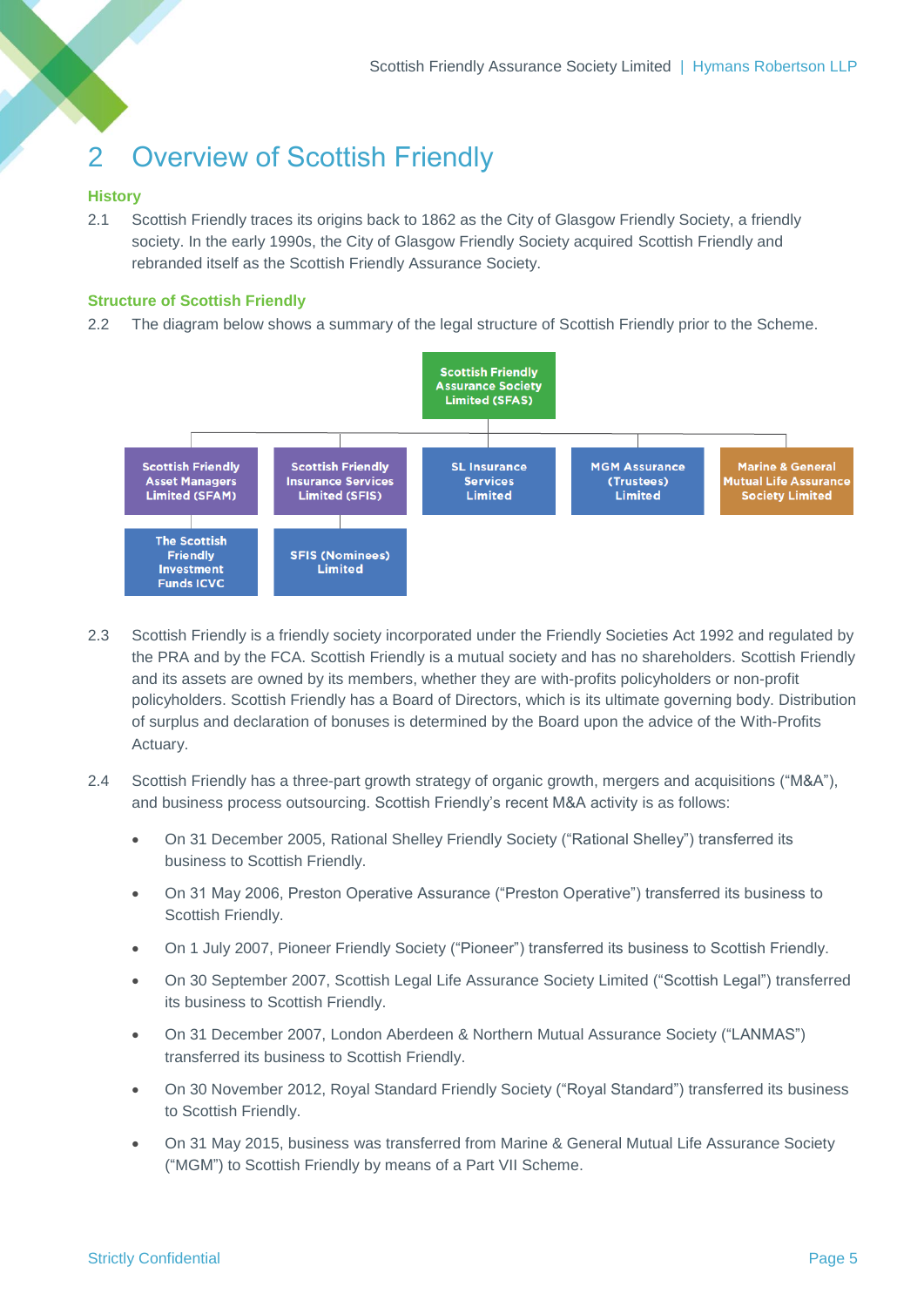- 2.5 Scottish Friendly Asset Managers Limited ("SFAM"), Scottish Friendly Insurance Services Limited ("SFIS"), SL Insurance Services Limited ("SLIS") and SFIS (Nominees) Limited are wholly owned subsidiaries of Scottish Friendly. SFAM markets OEIC, ISA and Junior ISA products. SFIS offers backoffice support services for financial services organisations. SLIS was a subsidiary of Scottish Legal which sold third-party policies direct to policyholders.
- 2.6 MGM Assurance (Trustees) Limited is the trustee entity for oversight of the closed ex-MGM defined benefit pension scheme. MGM is no longer an authorised insurer and it is in the process of being closed down.

## **Scottish Friendly sub-funds**

2.7 Scottish Friendly maintains one long-term business fund, the SF Main Fund. Within this structure, separate notional sub-funds are maintained in respect of Scottish Legal, LANMAS, Rational Shelley and MGM, each of which has its own investment strategy, bonus rates and Principles and Practices of Financial Management ("PPFM"). These sub-funds are ring-fenced for the benefits of the relevant policyholders.

| Long-term business fund |                |        |                         |            |  |
|-------------------------|----------------|--------|-------------------------|------------|--|
| SF Main Fund            | Scottish Legal | ∟ANMAS | <b>Rational Shelley</b> | <b>MGM</b> |  |

- 2.8 The business within each of the funds is broadly:
	- SF Main Fund: with-profits business, both conventional and unitised, together with significant volumes of unit-linked life and pension business, such as ISAs, non-profit whole of life policies and term assurance business (most of which is reinsured).
	- Scottish Legal: with-profits business, both conventional and unitised, together with unit-linked life and pension business, significant volumes of non-profit whole of life policies and small volumes of term assurance business.
	- LANMAS: unitised with-profits business, together with unit-linked life and pension business and a small number of term assurance policies.
	- Rational Shelley: conventional with-profits business and whole of life policies.
	- MGM: with profits business, both conventional and unitised, immediate annuities and flexible income annuities.
- 2.9 All Scottish Friendly policyholders are members of Scottish Friendly, whether their policies have been written in the SF Main Fund or in any of the sub-funds.

### **SF Main Fund**

- 2.10 The SF Main Fund contains policies written by SF, along with business obtained through the acquisition of Royal Standard, Preston Operative and Pioneer. In addition, a block of unit-linked and term assurance business was transferred from MGM into the SF Main Fund as part of the acquisition of business from MGM on 31 May 2015.
- <span id="page-7-0"></span>2.11 Profits will emerge in the SF Main Fund from:
	- non-profit business written by Scottish Friendly and transferred from MGM into the SF Main Fund,
	- subsidiaries of SF, and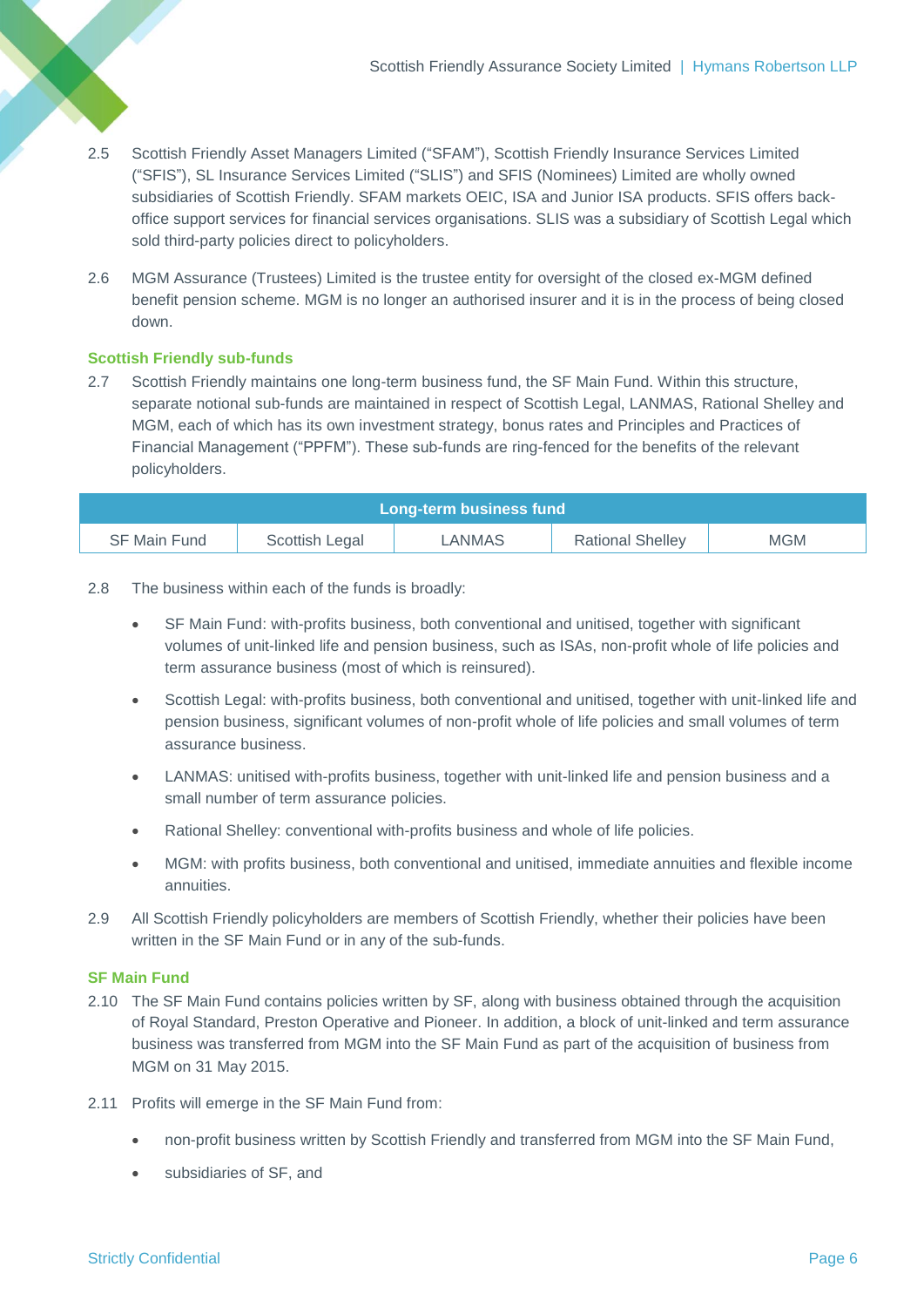- business written within the Scottish Legal, LANMAS, Rational Shelley and MGM notional sub-funds. The SF Main Fund makes a charge against each of the notional sub-funds in line with the relevant Schemes and the difference between those charges and the actual costs incurred in administering the business within the notional sub-funds emerges as a profit for the SF Main Fund.
- 2.12 In the first instance these profits are attributed to the working capital of the SF Main Fund. However the Board agreed in 2015 that a mechanism should be established for distributing these profits to with-profits policyholders. Each year an assessment is made of the profits emerging from the sources listed in Section [2.11,](#page-7-0) and a share of these profits is distributed by means of enhancing the investment returns applied to asset shares.

## **Other sub-funds**

2.13 The Scottish Legal, LANMAS, Rational Shelley and MGM notional sub-funds are all closed to new business, and contain policies written by Scottish Legal, LANMAS, Rational Shelley and MGM prior to their transfer to Scottish Friendly. The charges made against policies within these sub-funds are governed by the relevant scheme of transfer.

## **Summary of the Business**

2.14 The following tables summarise of the in-force business as at 31 December 2016 as shown in the regulatory return to the PRA:

|                      |                     | <b>Best-estimate liabilities (£m)</b> |                          |  |
|----------------------|---------------------|---------------------------------------|--------------------------|--|
| <b>SF Main Fund</b>  | <b>Policy count</b> | <b>Before reinsurance</b>             | <b>After reinsurance</b> |  |
| <b>CWP</b>           | 111,569             | 258                                   | 258                      |  |
| <b>UWP</b>           | 45,813              | 99                                    | 99                       |  |
| Unit-linked life     | 41,579              | 346                                   | 346                      |  |
| Unit-linked pensions | 15,520              | 224                                   | 224                      |  |
| Whole of life        | 266,926             | 28                                    | 28                       |  |
| Term assurance       | 151,727             | 131                                   | $-28$                    |  |
| Other                | 12,463              | 35                                    | 33                       |  |
| <b>Total</b>         | 645,596             | 1,121                                 | 960                      |  |

|                       |                     | <b>Best-estimate liabilities (£m)</b> |                          |  |
|-----------------------|---------------------|---------------------------------------|--------------------------|--|
| <b>Scottish Legal</b> | <b>Policy count</b> | <b>Before reinsurance</b>             | <b>After reinsurance</b> |  |
| <b>CWP</b>            | 116,949             | 52                                    | 52                       |  |
| <b>UWP</b>            | 398                 | 3                                     |                          |  |
| Unit-linked life      | 1,046               | 9                                     | 9                        |  |
| Unit-linked pensions  | 163                 | ٠                                     |                          |  |
| Whole of life         | 397,819             | 10                                    | 10                       |  |
| Term assurance        | 919                 |                                       |                          |  |
| Other                 | 4,376               | 3                                     | 3                        |  |
| <b>Total</b>          | 521,670             |                                       |                          |  |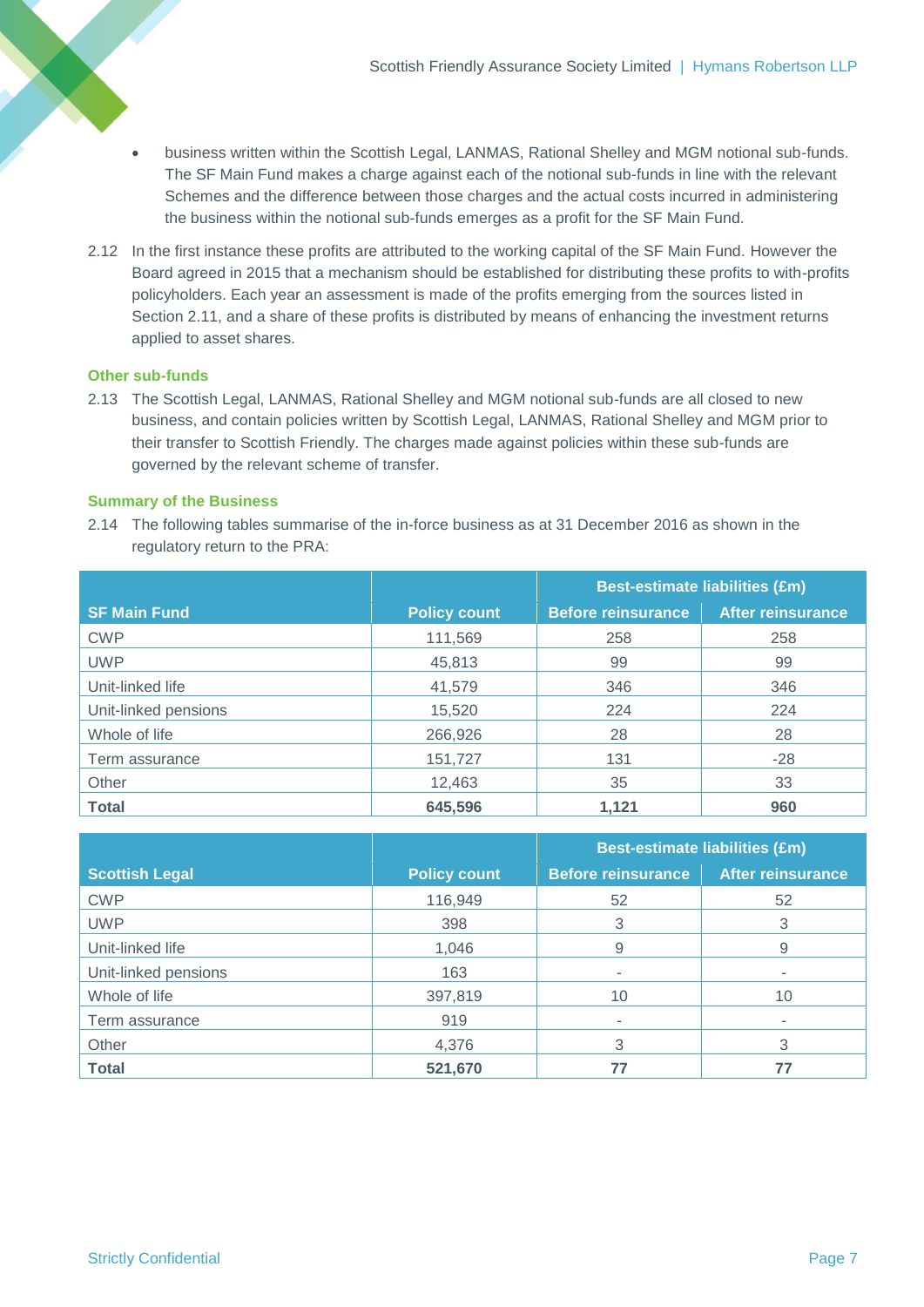|                      |                     | <b>Best-estimate liabilities (£m)</b> |                          |  |
|----------------------|---------------------|---------------------------------------|--------------------------|--|
| <b>LANMAS</b>        | <b>Policy count</b> | <b>Before reinsurance</b>             | <b>After reinsurance</b> |  |
| <b>CWP</b>           | ۰                   | $\blacksquare$                        | ٠                        |  |
| <b>UWP</b>           | 1,053               | 13                                    | 13                       |  |
| Unit-linked life     | 719                 | 8                                     | 8                        |  |
| Unit-linked pensions | 69                  | ۰                                     |                          |  |
| Whole of life        | ۰.                  |                                       |                          |  |
| Term assurance       | 162                 |                                       |                          |  |
| Other                | 25                  |                                       |                          |  |
| <b>Total</b>         | 2,028               | 22                                    | 22                       |  |

|                         |                     | <b>Best-estimate liabilities (£m)</b> |                          |  |
|-------------------------|---------------------|---------------------------------------|--------------------------|--|
| <b>Rational Shelley</b> | <b>Policy count</b> | <b>Before reinsurance</b>             | <b>After reinsurance</b> |  |
| <b>CWP</b>              | 1,211               |                                       |                          |  |
| <b>UWP</b>              | -                   | ۰                                     |                          |  |
| Whole of life           | 1,740               |                                       |                          |  |
| Term assurance          | 25                  |                                       |                          |  |
| Other                   | 567                 |                                       |                          |  |
| <b>Total</b>            | 3,543               |                                       |                          |  |

|                |                     | <b>Best-estimate liabilities (£m)</b> |                          |  |
|----------------|---------------------|---------------------------------------|--------------------------|--|
| <b>MGM</b>     | <b>Policy count</b> | <b>Before reinsurance</b>             | <b>After reinsurance</b> |  |
| <b>CWP</b>     | 12,165              | 523                                   | 65                       |  |
| <b>UWP</b>     | 5,535               | 121                                   | 121                      |  |
| Whole of life  | 1,731               | 3                                     |                          |  |
| Term assurance |                     |                                       |                          |  |
| Other          | 13,479              | 381                                   | 20                       |  |
| <b>Total</b>   | 32,910              | 1,028                                 | 209                      |  |

2.15 "Best-estimate liabilities" refers to best-estimate liabilities on a Pillar 1 basis. This is explained in Section [4.5.](#page-12-1)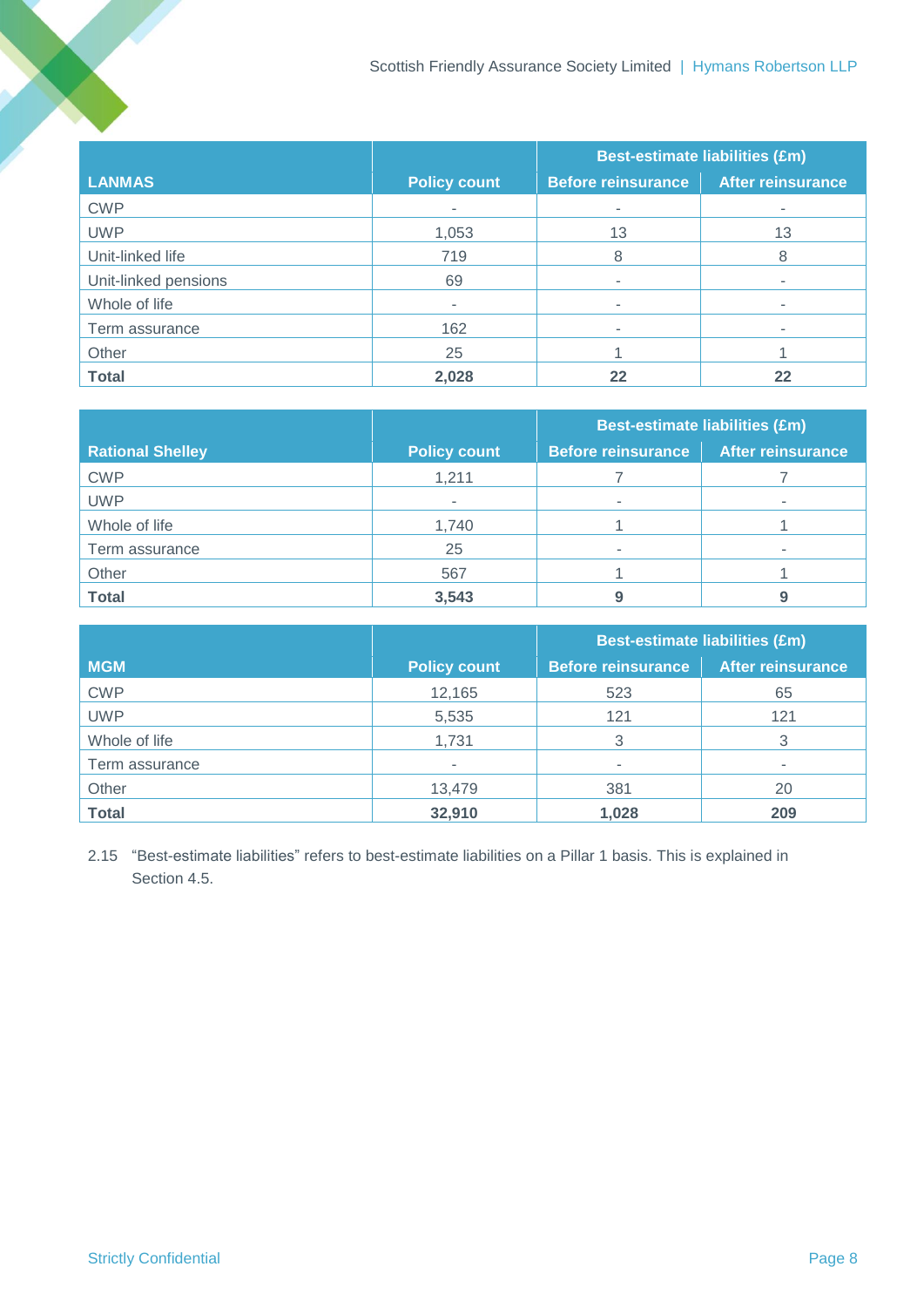## <span id="page-10-0"></span>3 Outline of the Scheme

### **Overview of the business transferring**

- 3.1 The Carter business is all unit-linked pensions business, with no attaching guarantees or guaranteed benefits. It comprises c.£350m of funds across c.13,000 members at 31 December 2016, the vast majority of which relates to group personal pensions ("GPPs") and group stakeholder pensions ("GSPs"). There are small volumes of individual personal pension business and trustee investment plans with associated member administration services.
- 3.2 The Carter business is not core to Mobius Life's long-term strategy and Scottish Friendly has agreed to acquire it, and its associated expected profits, for a consideration of £3.1m, which was based on a prudent valuation of future margins expected to be released on the Carter business over time.
- 3.3 The transfer agreement between Mobius Life and Scottish Friendly provides for the value of the consideration to be adjusted up or down depending on the value of transferring assets and the make-up of transferring members on the Scheme effective date.
- 3.4 The proposed Scheme will result in all of the Carter business in Mobius Life transferring to Scottish Friendly. The transferring business will move into the SF Main Fund, with consideration for this being paid to Mobius Life from the SF Main Fund.
- 3.5 The Carter policies are currently administered by Aegon UK plc ("Aegon") under a contract between it and Mobius Life. This contract will be novated without amendment from Mobius Life to Scottish Friendly under the terms of the Scheme, and as such the Scheme will lead to no change in the administration of transferring Mobius Life policyholders. Investment administration is currently carried out by Mobius Life and, as part of the deal, it has been agreed that this will continue after the transfer.

### **Rationale for the Scheme**

3.6 The main rationale of the Scheme from Scottish Friendly's perspective is to release margins relative to the purchase price, to diversify the product offering, to provide opportunity to expand into different markets, and to provide the potential for future cost savings through operational efficiencies.

### **Assets and liabilities being transferred**

- 3.7 All assets and liabilities associated with the Carter business will transfer to the SF Main Fund.
- 3.8 The following table shows the estimated value of the transferring Carter business as at 31 December 2016:

|                      |                     | <b>Technical provisions (£m)</b> |                          |  |  |
|----------------------|---------------------|----------------------------------|--------------------------|--|--|
| <b>Carter</b>        | <b>Policy count</b> | Before reinsurance               | <b>After reinsurance</b> |  |  |
| Unit-linked business | 12.963              | 339.1                            | 339.1                    |  |  |
| Other business       | ۰                   |                                  | $\sim$                   |  |  |
| Total                | 12,963              | 339.1                            | 339.1                    |  |  |

## **Capital Support**

3.9 Capital support arrangements between the SF Main Fund and the existing sub-funds will be unaffected by the transfer.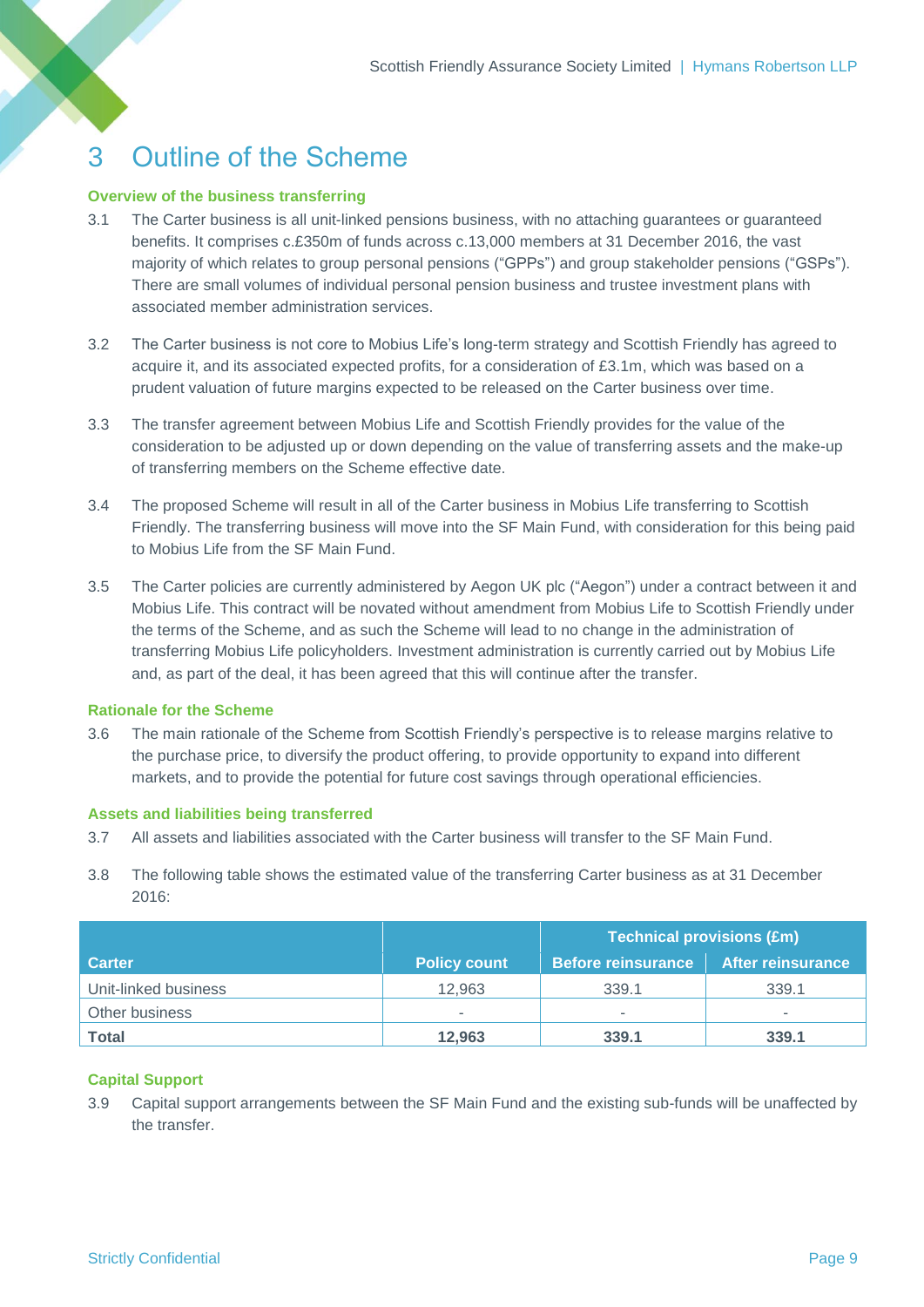#### **Unit-linked funds and reinsurance arrangements**

- 3.10 At the date of transfer, Scottish Friendly will maintain the transferring policies' investment links. This will be facilitated by Scottish Friendly entering into an investment-only reinsurance agreement with Mobius Life under which Scottish Friendly will reinsure transferring policyholders' investment benefits to Mobius Life. In turn, Mobius Life will maintain the transferring policyholders' investment links. In this way, the transferring policyholders will ultimately be linked to the same assets immediately before and after the proposed transfer.
- 3.11 The risks to the Scottish Friendly associated with this arrangement, and their proposed mitigants, are considered in more detail in Sections [5.6](#page-16-1)[-5.22.](#page-18-0)

## **Costs related to the Scheme**

3.12 Scottish Friendly and Mobius Life will each bear their own costs in connection with the proposed transfer, including legal fees, consultancy fees, and the costs of any redundancies arising from the transfer. The costs of the Independent Expert will be shared equally between the firms.

#### **Membership rights**

3.13 All transferring Carter policyholders will become members of Scottish Friendly.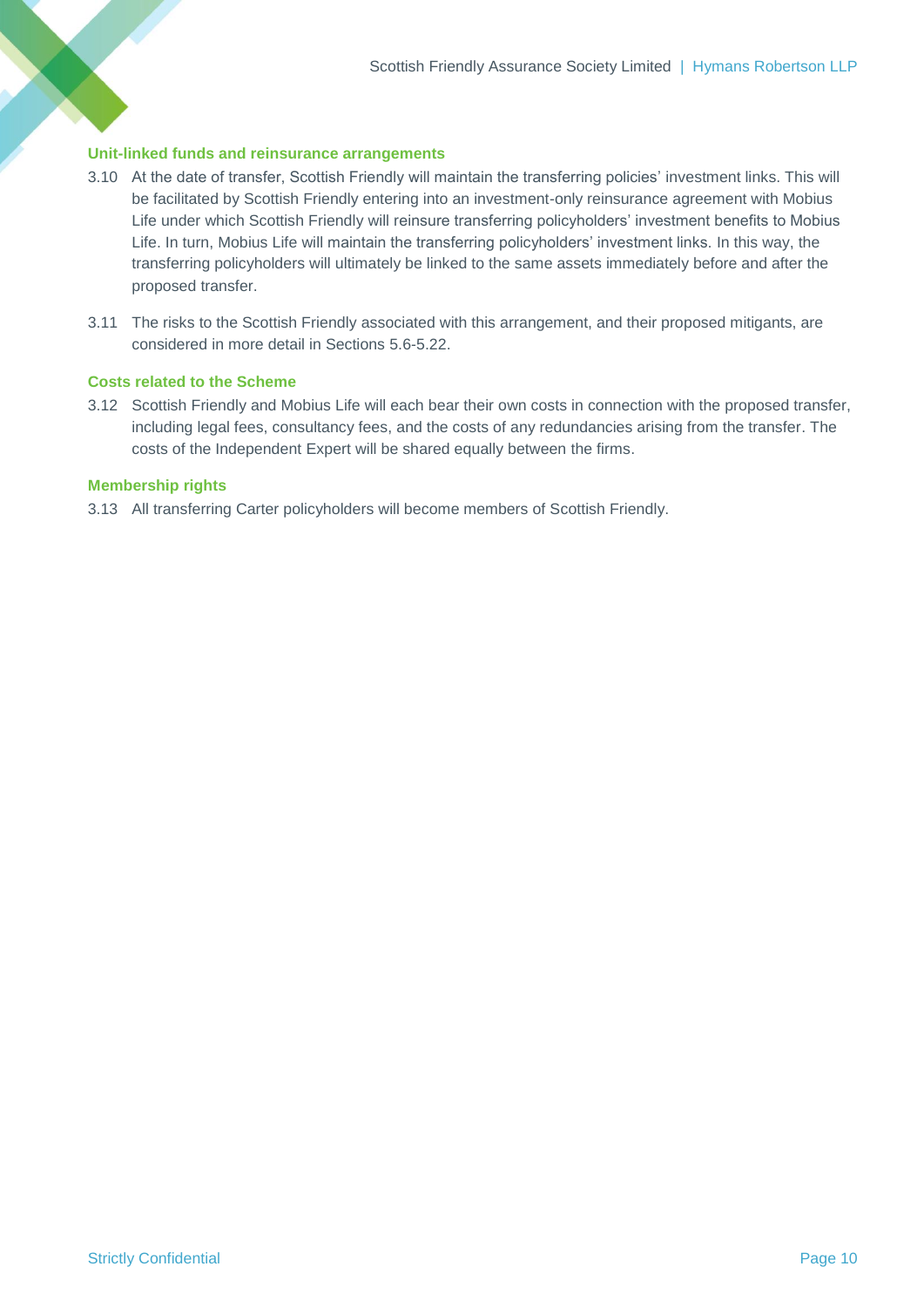## <span id="page-12-0"></span>4 Financial position before and after the transfer

### **Background**

4.1 UK insurance companies are required, by law, to maintain a minimum level of capital resources to reduce the risk that they are unable to meet their future obligations to policyholders following adverse events. Under Solvency II, the current regulatory requirement for insurers and reinsurers in the European Union, this calculation is performed on two different bases.

## **First basis: Pillar 1**

- 4.2 The first basis is an assessment of the "own funds" available compared to the capital required to be covered.
- 4.3 Broadly speaking, the value of a firm's own funds is the market value of its assets less the value of its technical provisions and other liabilities.
- 4.4 Technical provisions are intended to represent the amount that an insurer would need to pay to immediately discharge its obligations to policyholders by transferring the business to another insurer in an arm's length transaction. Since the price of such a transaction is not readily observable in the financial markets, a theoretical transfer value is determined, equal to a best estimate liability plus a risk margin.
- <span id="page-12-1"></span>4.5 For unit-linked business such as Carter, the best-estimate liability is separated into unit and non-unit components, namely:
	- the unit reserve which is the amount arising from the obligation to pay unit-linked benefits: its value is equal to the value of the relevant unit-linked assets, and
	- the non-unit (or sterling) reserve which is determined using the best-estimate of expected cash inflows to the firm (e.g. unit-linked charges) and cash outflows from the firm (e.g. administration expenses). The non-unit reserve may be negative, i.e. where the value of charges received by the firm exceeds the value of expenses incurred by it.
- 4.6 The risk margin is the amount added to the best-estimate liability to bring the technical provisions up to the theoretical transfer value. It is calculated based on the idea that, as well as the expected cost of paying the benefits and expenses, the hypothetical insurer taking on the business would also incur the cost of holding capital against those risks that it cannot hedge.
- 4.7 The regulations require insurers to maintain own funds in excess of the Solvency Capital Requirement ("SCR"). The value of a firm's SCR is calculated by modelling the amount by which the insurer's own funds could fall over the course of one year such that the probability that the reduction in own funds exceeds the SCR over that one-year period is 0.5%.
- 4.8 The SCR may be determined using either a firm's own internal model (if the firm has an approved internal model) or the Standard Formula prescribed in the Solvency II Directive and associated implementing regulations. Scottish Friendly uses the Standard Formula to assess the amount of capital it is required to hold, and expects to continue to use the Standard Formula going forward.
- 4.9 Under Solvency II, firms can apply to adjust (increase) the discount rate used to value certain liabilities by using a Matching Adjustment ("MA") (largely for non-profit annuity business) and/or a Volatility Adjustment ("VA") (for other business). The use of the MA or VA generally lowers the valuation of liabilities, but it does not affect obligations to policyholders. Scottish Friendly does not currently make use of the MA or VA, and has no current plans to apply to the PRA to do so.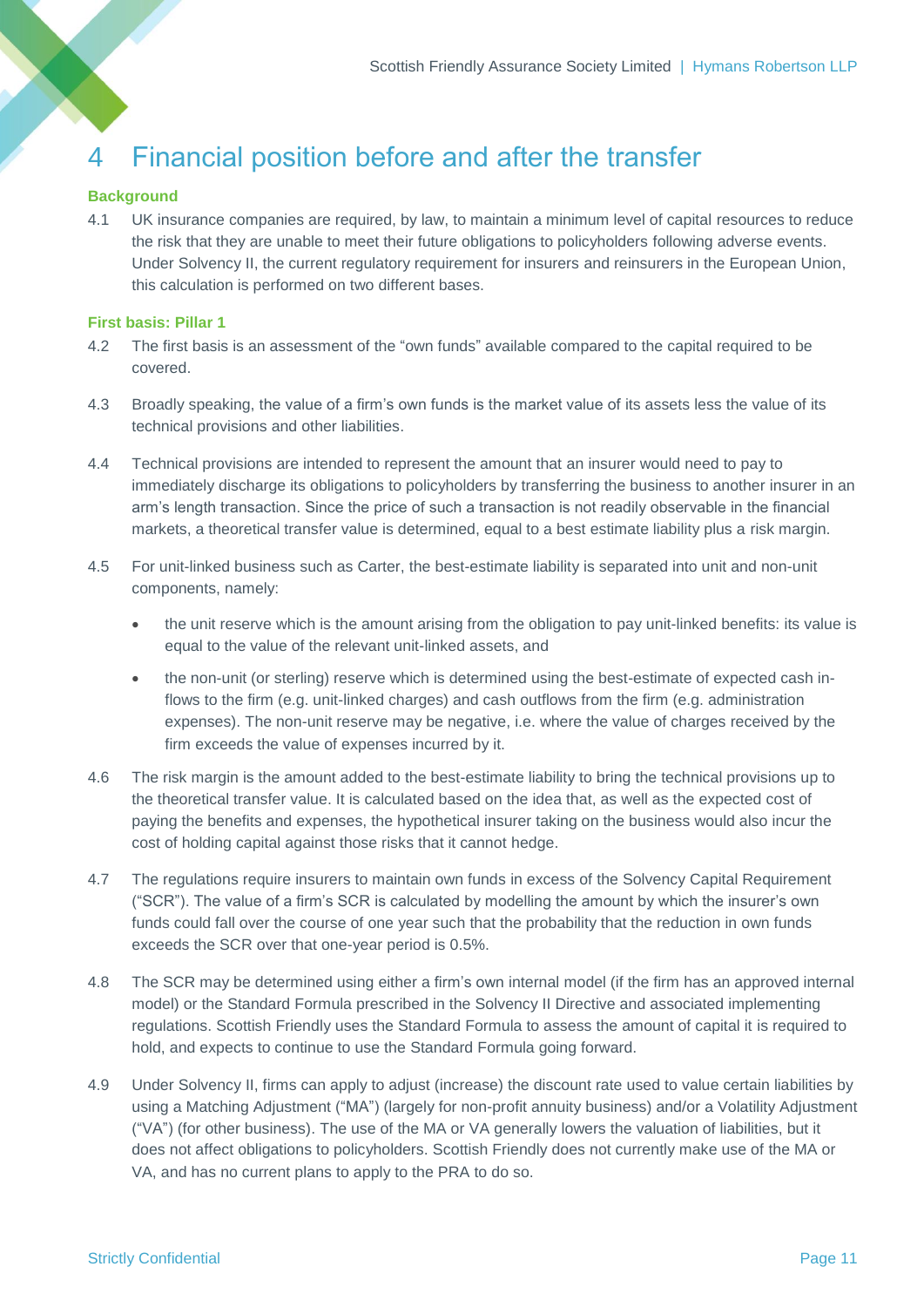4.10 Insurers are required to disclose their Pillar 1 results to the regulator on a quarterly basis and to publish them annually on their website in the Solvency and Financial Condition Report ("SFCR").

## **Second basis: Pillar 2**

- 4.11 The second basis requires companies to make their own assessment of the amount of capital they need to hold, based on the risks to which they are exposed, approved risk tolerance limits, and the business strategy, to ensure that they remain able to meet its liabilities to policyholders in all but the most extreme circumstances
- 4.12 This calculation is referred to as the Own Risk & Solvency Assessment ("the ORSA"), also known as Pillar 2.
- 4.13 Of particular importance is the consideration of the Forward Looking Assessment of Own Risks ("FLAOR"). As part of FLAOR, insurance companies are expected to address the following issues:
	- all material risks from all assets and liabilities; management practices, systems and controls, including risk mitigation,
	- the quality of processes and inputs, and in particular the related governance issues,
	- the link between business planning and the "overall solvency needs" (which is understood to incorporate regulatory and internal capital requirements, e.g. target rating capital requirements),
	- explicit identification of possible emerging risk scenarios,
	- relevance of potential external stresses, and
	- use of a consistent valuation basis.
- 4.14 Unlike the Pillar 1 assessment which is publicly-available in Scottish Friendly's SFCR, the ORSA is submitted to the regulator on a private basis.

#### **Assessing the expected impact of the Scheme: solvency calculations**

- 4.15 In order to assess whether or not the security of policyholder benefits is materially affected by the Scheme, it is helpful to compare Scottish Friendly's solvency position before and after the Scheme.
- 4.16 The Pillar 1 and Pillar 2 solvency ratios provide a useful indicator of the immediate impact of the Scheme on the level of benefit security provided to policyholders.
- 4.17 Scottish Friendly's solvency position before and after the transfer has been based on the reported Pillar 1 position, the calculated Pillar 2 position, and uses information provided by Mobius Life regarding the Carter business.
- 4.18 As at the date of commencing this report, Scottish Friendly's most recent public SFCR disclosures were as at 31 December 2016 and, as such, my quantification of the expected impact of the Scheme is as also at the date. I will consider the position at 31 December 2017 in the supplementary report referred to in Section [1.16.](#page-4-0)
- 4.19 The methodologies used in, and the approach to deriving the assumptions underlying, the calculations of the impact of Carter on Scottish Friendly's Pillar 1 and Pillar 2 solvency positions are broadly consistent with those used at 31 December 2016.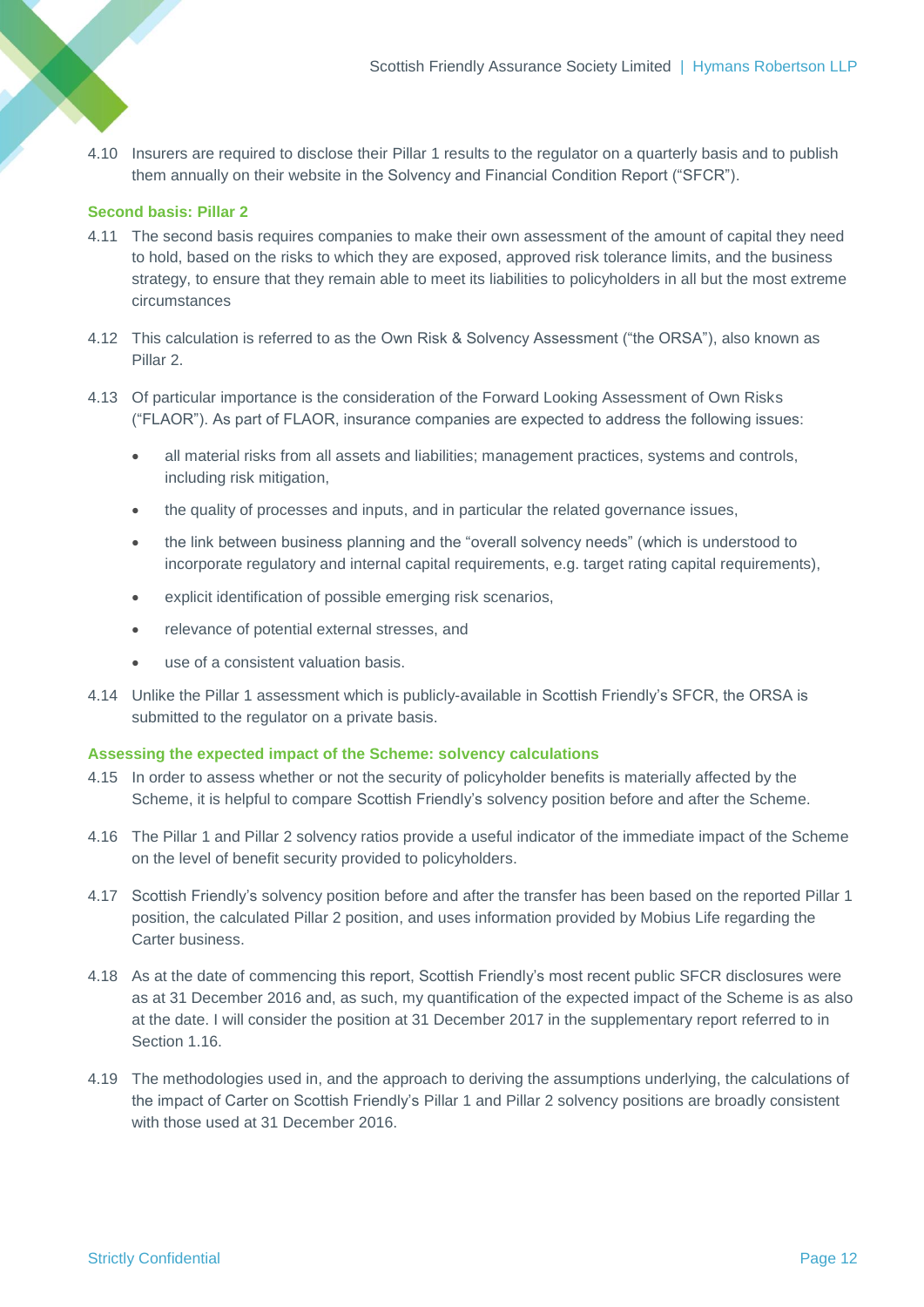- 4.20 Scottish Friendly's solvency position at the Scheme effective date will differ from these estimates but, as the nature of the transferring business is such that I do not expect the impact of the Scheme on Scottish Friendly's own funds and capital requirements to change materially by performing the assessment at a different date, I consider that the following figures give a fair indication of the expected impact of the Scheme on Scottish Friendly's solvency position.
- 4.21 The quantification of the impact of Carter is based on grouped data supplied by Scottish Friendly. Given the nature of the business, I consider this to be adequate for the purposes of this report, but I would note that the quantification of the impact may change when per-policy data is used, although I would not expect this to be material.
- 4.22 I will continue to monitor the company's solvency position and risk profile and report on any material considerations in the supplementary report referred to in Section [1.16.](#page-4-0)

## **Expected impact of the Scheme: Pillar 1**

<span id="page-14-0"></span>4.23 The table below shows the Scottish Friendly Pillar 1 position before and after the Scheme. Appendix C shows these results in more detail.

| Pillar 1 result - 31 December 2016              | <b>Pre transfer</b> | <b>Post transfer</b> |
|-------------------------------------------------|---------------------|----------------------|
| Total Assets [A]                                | £2,552.4m           | £2,892.6m            |
| <b>Total Liabilities [B]</b>                    | £2,369.8m           | £2,708.9m            |
| Excess of Assets over Liabilities [C] = [A]-[B] | £182.6m             | £183.7m              |
| Own Funds <sup>1</sup> [D]                      | £162.7m             | £163.8m              |
| Solvency Capital Requirement [E]                | £81.8m              | £85.8m               |
| Excess capital resources [F]=[D]-[E]            | £80.9m              | £77.9m               |
| Capital cover [G]= [D]/[E]                      | 199%                | 191%                 |

- 4.24 The figures shown above are gross of Scottish Friendly's existing reinsurance arrangements, and are consistent with the Solvency II results submitted to the PRA as at 31 December 2016.
- 4.25 The impact of Carter is to increase own funds in the SF Main Fund by £1.1m, made up as follows (subject to rounding):
	- assets increase by £343.75m, the estimated value of the Mobius Life assets at the transaction date,
	- assets reduce by £3.1m, the purchase price of the transaction,
	- assets reduce by £0.5m, the expected costs of the project,
	- liabilities increase by £343.75m reflecting policyholder unit reserves,
	- liabilities reduce by £6.2m, reflecting the estimated negative sterling reserves, and
	- liabilities increase by £1.6m, reflecting the estimated risk margin.
- 4.26 In line with the requirements of Solvency II, own funds at the Scottish Friendly undertaking level also increase by £1.1m.

 $\overline{a}$ 

<sup>1</sup> Total capital resources once the effects of the ring-fenced sub-funds has been allowed for.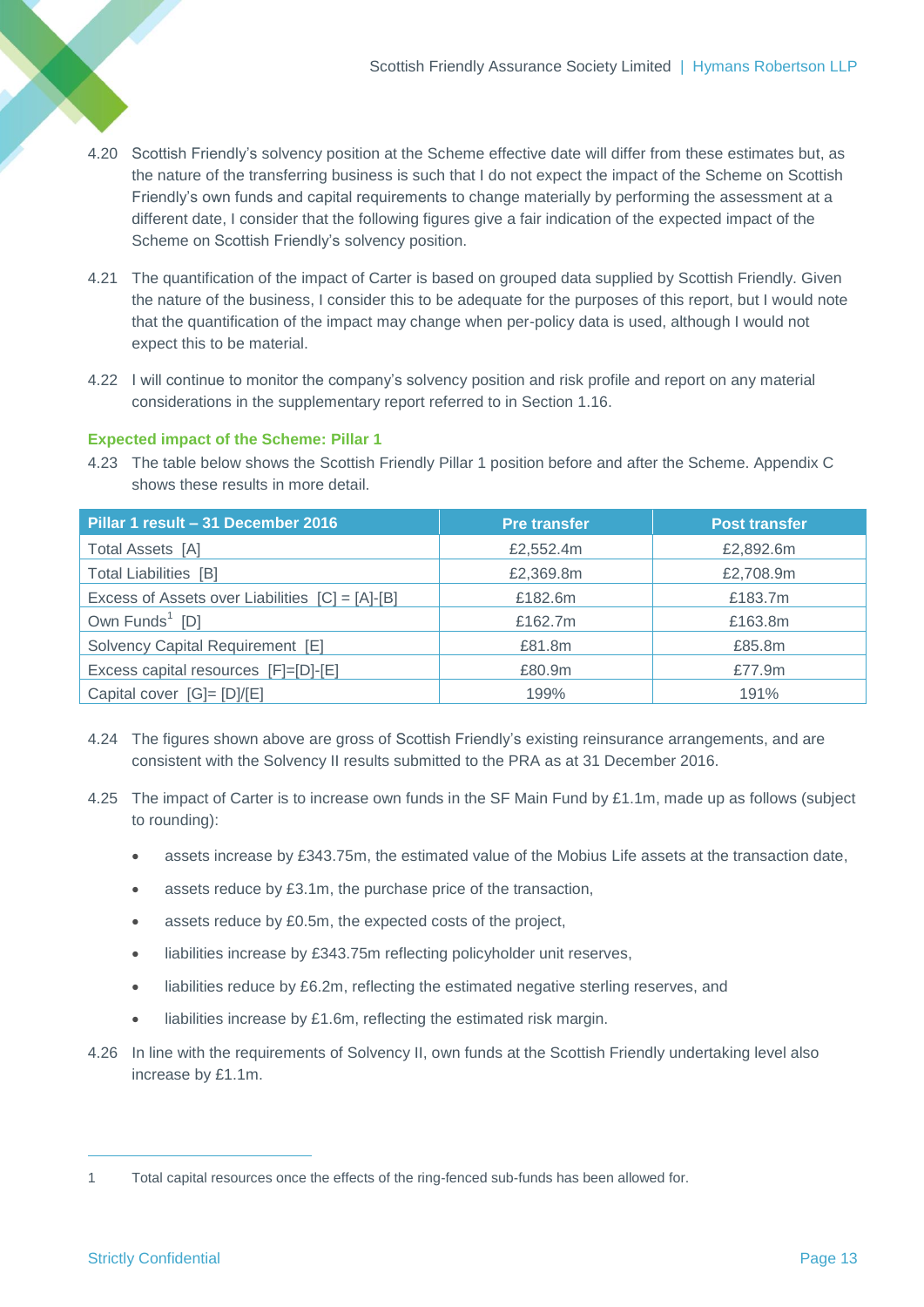- 4.27 The impact of the Carter business on the Pillar 1 capital requirements is as follows:
	- market risk capital requirements (principally equity and interest rate risk) increase by £3.8m,
	- counterparty risk capital requirements are assumed to be unchanged (see Section [5.13-](#page-17-0)[5.18\)](#page-17-1),
	- **•** life underwriting risk capital requirements (driven by "lapses up") increase by £1.9m, and
	- operational risk capital requirements (driven the increased expense to Scottish Friendly of running the Carter portfolio) increase by £0.4m.
- 4.28 After diversification, the SCR in the SF Main Fund increases by £4.0m. The aggregate SCR at undertaking level increases by the same amount in line with the requirements of Solvency II.
- 4.29 The impact of the transfer is therefore to reduce the aggregate capital cover from 199% to 191%, with the excess aggregate capital resources reducing from £80.9m to £77.9m.
- 4.30 As can be seen in Appendix C, the solvency coverage ratio of the SF Main Fund when considered in isolation reduces from 763% to 580% as a result of the Scheme.
- 4.31 These results show that Scottish Friendly is expected to be able to meet its Pillar 1 capital requirements immediately after the Scheme.

#### **Expected impact of the Scheme: Pillar 2**

- 4.32 In addition to the regulatory capital adequacy requirements, Scottish Friendly also has internal capital adequacy tolerances, primarily relating to capital coverage (i.e. the ratio of available to required capital) on a Pillar 2 basis. The risk appetite is outlined in the Risk Management Framework, which feeds into the ORSA. It is not expected that the Scheme will result in these tolerances being breached, nor is it expected that the Scheme will require the tolerances to be changed.
- 4.33 Consistent with its expected impact on a Pillar 1 basis, the expected impact of the Scheme on Scottish Friendly's Pillar 2 solvency position is to increase both the capital available and the capital requirement, with a reduction in the capital coverage on a Pillar 2 basis. The solvency position after the transfer remains within Scottish Friendly's risk appetite.

#### **Capital management**

- 4.34 Although Scottish Friendly operates one main fund, it uses notional sub-funds for distinct blocks of business, reflecting the policies acquired from Scottish Legal, LANMAS, Rational Shelley, and MGM. The solvency position for each of these sub-funds is determined at any point in time, and the assets which are attributed to each sub-fund are determined on a roll-forward basis allowing for investment returns on those assets and any claims and charges in respect of the underlying policies. Thus, the solvency position of the various sub-funds will be unaffected by the Scheme.
- 4.35 Capital support arrangements between the SF Main Fund and the existing sub-funds will be unaffected by the transfer.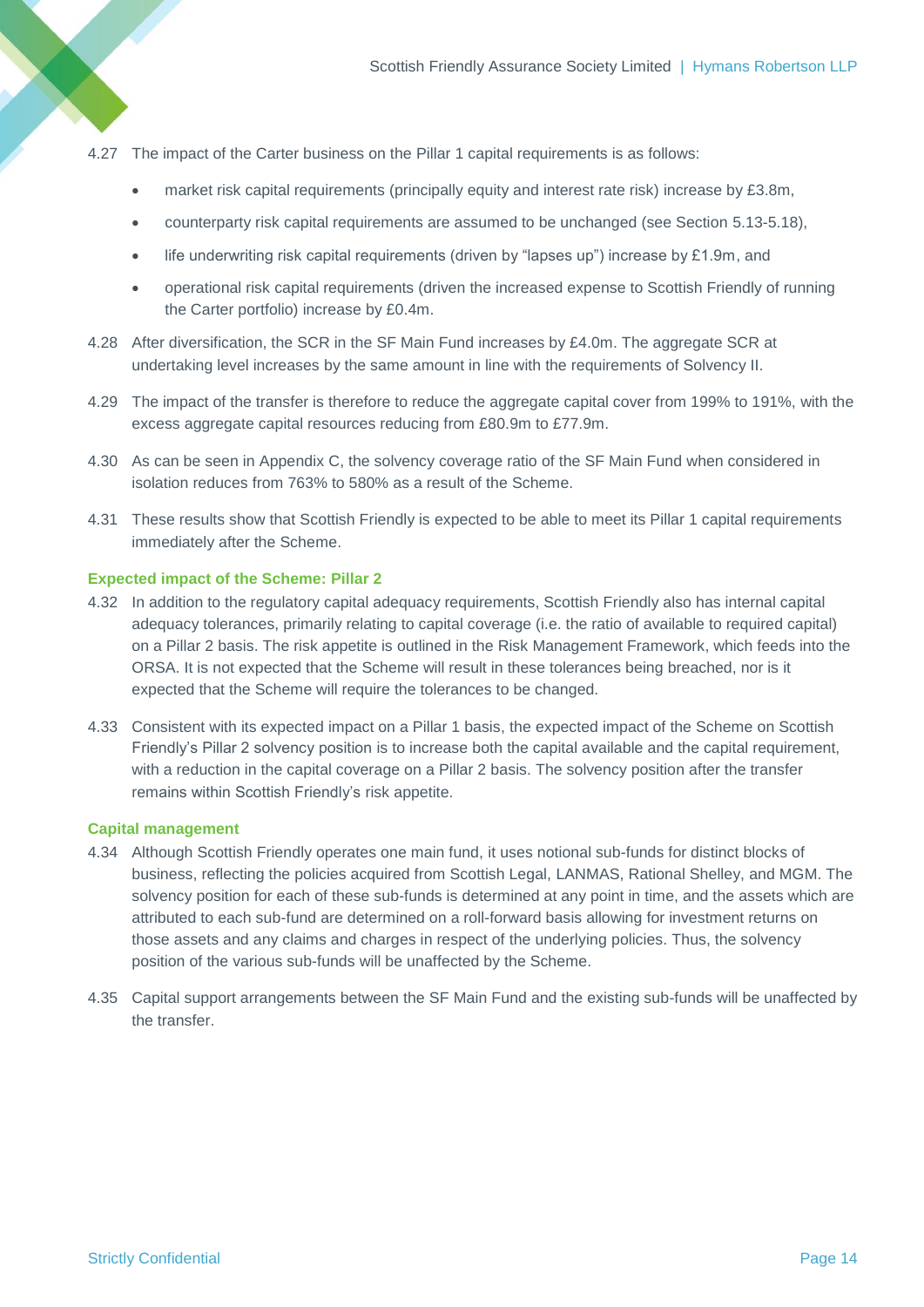# <span id="page-16-0"></span>5 Effect of the Scheme on policyholders

#### **Background**

- 5.1 This section considers the effect of the Scheme on existing Scottish Friendly policyholders with respect to the security of their benefits, their benefit expectations, quality of administration, planned communications and other relevant factors.
- 5.2 I have not considered policyholders transferring to Scottish Friendly as the effect of the Scheme on those policyholders is discussed in the reports of the Mr Simpson as Independent Expert and Mr Hoskin as Chief Actuary of Mobius Life.
- 5.3 The existing notional sub-funds will continue to be maintained as separate funds following the Scheme and be managed within their agreed risk frameworks. It is not expected that the Scheme will have a material impact on the security, benefit expectations, quality of administration, planned communications or any other relevant factor for policyholders within SF existing notional sub-funds.
- 5.4 The Scheme does not result in any policies moving into or out of existing notional sub-funds.

#### **Capital support arrangements**

5.5 Scottish Friendly operates a capital support arrangement such that any of the sub-funds can, either on a temporary or permanent basis, provide capital to or be provided with capital from the SF Main Fund. It is not anticipated that the Scheme will impact these capital support arrangements.

#### **Risk profile of the business**

<span id="page-16-1"></span>5.6 The Scheme provides for a transfer of significant volumes of unit-linked pensions business from Mobius Life to the SF Main Fund. The SF Main Fund already has material volumes of unit-linked business, so the Scheme is not expected to significantly impact its risk profile. However, I would draw out three main areas of potential risk to the SF Main Fund – persistency risk, reinsurance counterparty risk, and operational risk – which I discuss below.

#### **Persistency risk**

- 5.7 The long-term financial benefit of this business to the SF Main Fund is expected to arise through policyholder charges exceeding the expenses incurred in acquiring and subsequently administering the business, and indeed the Carter business is ultimately expected to generate profits for the SF Main Fund.
- 5.8 While the value to the SF Main Fund of policyholder charges depends on the levels of financial markets, the main risk to the SF Main Fund achieving the level of profitability expected arises from persistency: should policyholders not remain invested for as long as assumed, this will adversely impact the SF Main Fund, and may ultimately lead to the value emerging from the portfolio falling short of the purchase price.
- 5.9 In that regard, and for the purposes of calculating the firm's non-unit reserves, I have proposed the use of a persistency assumption which is consistent with the analysis of historical persistency experience and benchmarking studies which fed into Scottish Friendly's due diligence of the transaction, although I have not validated the experience analysis or the data underlying it. This assumption should be kept under active review.
- 5.10 The risk of adverse persistency experience relative to this assumption is allowed for in determining capital requirements, via both a one-off spike in poor persistency ("mass lapse") and a permanent increase in ongoing persistency experience ("lapses up"). With policyholder charges on the Carter portfolio currently in excess of the expenses of administering it, a decrease in annual persistency experience ("lapses down") would be beneficial to the SF Main Fund, and so does not give rise to a capital requirement.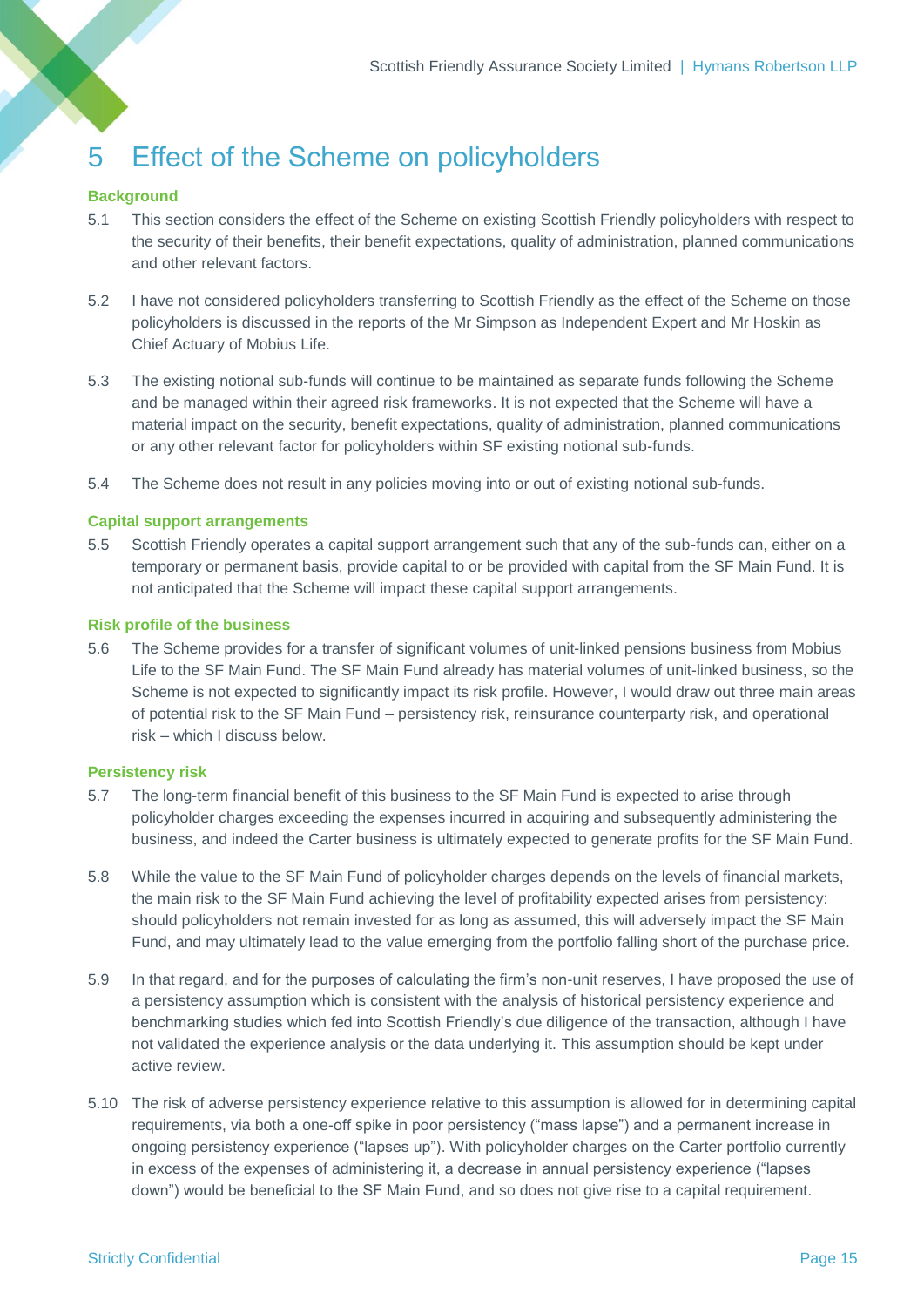- 5.11 For the Carter portfolio in isolation, the largest persistency risk relates to "mass lapse", but at the SF Main Fund level "lapses up" is the dominant persistency risk and remains so after the addition of Carter.
- 5.12 While the Carter business does give rise to a more significant persistency risk than Scottish Friendly's existing business, I am comfortable that it does not expose the SF Main Fund to an unacceptable level of persistency risk.

### **Reinsurance counterparty risk**

- <span id="page-17-0"></span>5.13 As described above, the transferring policyholders will ultimately be linked to the same assets immediately before and after the proposed transfer. This will be facilitated by Scottish Friendly entering into an investment-only reinsurance agreement with Mobius Life under which Scottish Friendly will reinsure transferring policyholders' investment benefits to Mobius Life. Mobius Life will in turn maintain the transferring policyholders' investment links.
- 5.14 A large proportion of the unit-linked funds in respect of the Carter business transferring to the SF Main Fund are currently reinsured from Mobius Life to insurance company subsidiaries of various external fund managers.
- 5.15 Unlike unit-linked funds which invest directly or which "wrap" unitised investment products (such unit trusts and OEICs) where the policyholder ultimately bears the risk of default of the underlying assets, the nature of Mobius Life's historical pre-sale disclosure is such that it, and not the policyholder, is currently exposed to the risk that the fund management reinsurance counterparty defaults on business written before 7 April 2010.
- 5.16 The reinsurance contract between Scottish Friendly and Mobius Life will be structured such that Scottish Friendly is liable for any default on pre 7 April 2010 business either by Mobius Life or by any of the third party insurers to which Mobius Life subsequently reinsures.
- 5.17 By way of security for Scottish Friendly, Mobius Life's existing reinsurance agreement with Legal and General Assurance (Pensions Management) Ltd ("L&GPML") will be separated into two contracts, one covering the Carter business transferring to Scottish Friendly and the other covering Mobius Life's remaining business.
- <span id="page-17-1"></span>5.18 The contract covering the Carter business will contain security provisions which effectively give Scottish Friendly priority over Mobius Life's other policyholders to receive the L&GPML reinsurance receivables in the event of Mobius Life becoming insolvent.
- 5.19 This allows the reinsurance receivables to be treated as collateral in favour of Scottish Friendly, the effect of which is that Scottish Friendly will not have to hold a corresponding capital requirement on its Solvency II regulatory (i.e. Pillar 1) balance sheet. This treatment has been assumed in quantifying Scottish Friendly's Pillar 1 position after the transfer, but is subject to formal ratification from Scottish Friendly's auditors (with whom the proposed treatment has been discussed) once all of the reinsurancerelated documents are finalised.
- 5.20 Alongside the security over the L&GPML reinsurance receivables, Mobius Life will enter into a Deed of Charge in favour of Scottish Friendly giving Scottish Friendly a floating charge over assets in the Mobius Life's long-term fund up to the value of the reinsurance ceded to Mobius Life in respect to Carter. The floating charge will crystallise in the event of default and will ensure that Scottish Friendly ranks equally with Mobius Life's direct policyholders in that scenario.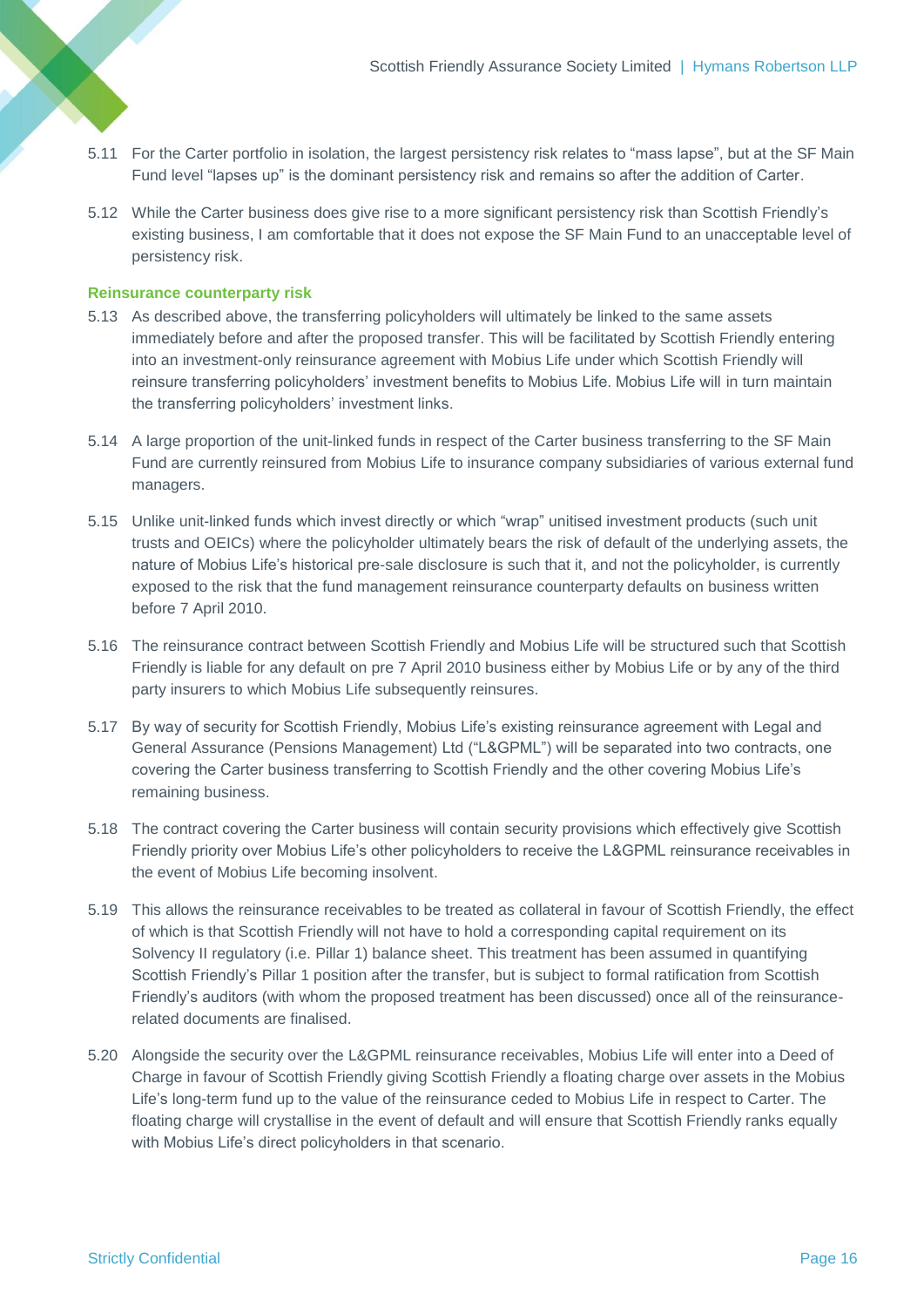5.21 While not required on a Pillar 1 basis, Scottish Friendly will make allowance on a look-through basis for the counterparty default risk of the underlying fund managers when calculating its Pillar 2 solvency position. Calculations provide comfort that the level of counterparty default risk taken on under the Scheme is not excessive.

### **Operational risk**

- <span id="page-18-0"></span>5.22 The Carter policies are currently administered by Aegon under a contract between it and Mobius Life. This contract will be novated without amendment from Mobius Life to Scottish Friendly under the terms of the Scheme, and as such the Scheme will lead to no change in the administration of transferring Mobius Life policyholders. Investment administration is currently carried out by Mobius Life and, as part of the deal, it has been agreed that this will continue after the transfer. There is therefore expected to be minimal operational impact on Scottish Friendly, although the performance of Aegon and Mobius Life as outsource service providers will of course be monitored.
- 5.23 Notwithstanding Section [5.22](#page-18-0) there nevertheless will be an increase in operational risk capital requirements.

#### **Fina**n**cial impact**

- 5.24 The overall impact of the Scheme on Scottish Friendly's Pillar 1 solvency position is shown in Section [4.23.](#page-14-0) While there is a reduction in it, the resulting Pillar 1 solvency position is still well above the minimum solvency position required by the regulators.
- 5.25 The overall impact of the Scheme on Scottish Friendly's Pillar 2 solvency position has also been determined. While there is a reduction in it, the resulting Pillar 2 solvency position is still well above the minimum solvency position required by the regulators and well above Scottish Friendly's risk appetite.

#### **Security of Benefits**

- 5.26 As set out above, the security of the benefits of the policies is provided by Scottish Friendly meeting the regulatory minimum capital requirements together with the operation of its capital policy.
- 5.27 While the Scheme does result in a reduction in Scottish Friendly's solvency coverage ratio, as set out in Section [4.23,](#page-14-0) I do not expect the Scheme to materially reduce the expectation of Scottish Friendly being able to meet its regulatory capital requirements or its capital policy after the Scheme.
- 5.28 In addition, the Carter business is expected to generate profits for the SF Main Fund, as the charges made against the Carter policies should exceed the costs necessary to administer them.
- 5.29 Consequently, I do not believe there is a material adverse impact on the security of benefits for existing Scottish Friendly policyholders as a result of the Scheme.
- 5.30 Mr Lechmere has also considered the impact of the Scheme on the security of benefits to existing Scottish Friendly policyholders. Further details are included in his report.

#### **Investment policy**

- 5.31 Scottish Friendly's current practice is to consider investment policy separately for the SF Main Fund and each of the sub-funds. The investment policy of each fund is set out in the relevant PPFM.
- 5.32 The risk profile of existing Scottish Friendly business will not be materially impacted by the Scheme, and the transfer of the Carter business to the SF Main Fund is not expected to alter the investment profile of the fund: unit-linked liabilities will be matched with unit-linked assets and non-unit reserves, which are small in the context of the fund, will be matched with fixed interest securities.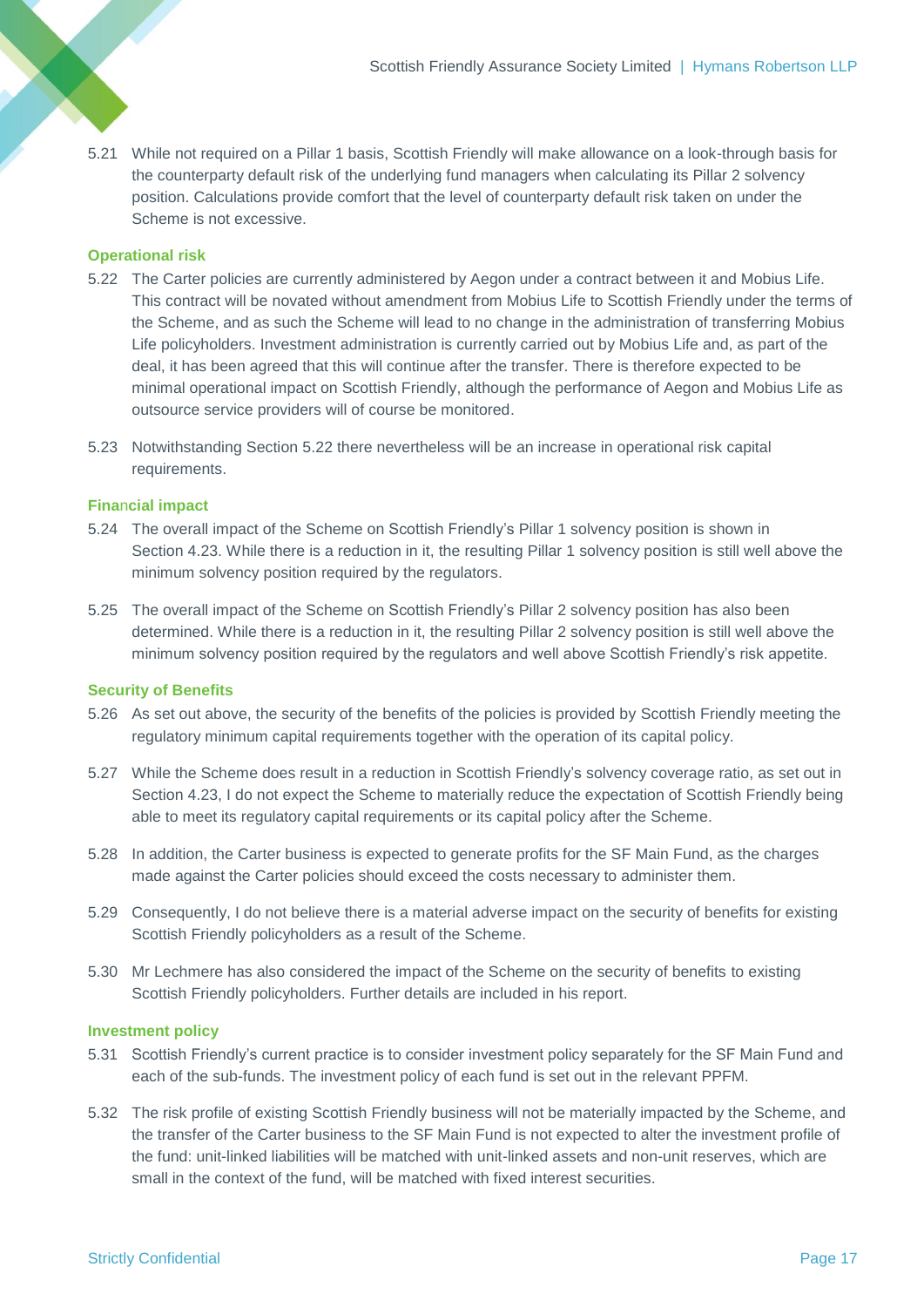5.33 Scottish Friendly's investment managers, the asset selection processes, and the investment strategy will not change as a consequence of the Scheme.

#### **Benefit expectations – with-profits business**

- 5.34 The terms and conditions for existing Scottish Friendly with-profit policies are unaffected by the Scheme.
- 5.35 There will be no material changes as a result of the Scheme to investment strategy, expense allocation, policy charges, or the methodology for setting or allocating bonuses for existing Scottish Friendly withprofits policyholders.
- 5.36 As discussed above, the Scheme does not expose the SF Main Fund to significant new risks, and it is expected that existing with-profits policyholders may ultimately benefit as the Carter business is expected to generate profits for the SF Main Fund relative to the £3.1m consideration paid to Mobius Life as that business unwinds.
- 5.37 Therefore, I do not expect that the benefit expectations of with-profits policyholders will be materially adversely affected as a result of the Scheme.
- 5.38 Mr Lechmere has also considered the impact of the Scheme on the benefit expectations of with-profits policyholders. Further details are included in his report.

#### **Benefit expectations – non-profit business**

- 5.39 The terms and conditions for existing Scottish Friendly non-profit policies (including charges, premiums and promised benefits) are unaffected by the Scheme.
- 5.40 In addition, the range of unit-linked funds available to existing policyholders will not change and there will be no changes to unit pricing or investment administration processes as a result of the Scheme.
- 5.41 The benefit expectations of non-profit policyholders are therefore not expected to be materially adversely affected as a result of the Scheme.
- 5.42 Mr Lechmere has also considered the impact of the Scheme on the benefit expectations of non-profit policyholders. Further details are included in his report.

### **Membership rights**

- 5.43 All membership rights of existing Scottish Friendly members will be preserved and remain unaffected by the proposed transfer.
- 5.44 The Scheme will result in around 13,000 policies transferring to Scottish Friendly, which is relatively small given Scottish Friendly's current policy base of well over one million policies.
- 5.45 There is therefore not expected to be a material dilution on the membership rights of existing members as a result of the transfer.
- 5.46 Mr Lechmere has also considered the impact of the Scheme on the rights of current members. Further details are included in his report.

#### **Governance arrangements**

5.47 There are no with-profits policies within the Carter business, and Scottish Friendly's existing with-profits governance arrangements will be unaffected by the Scheme.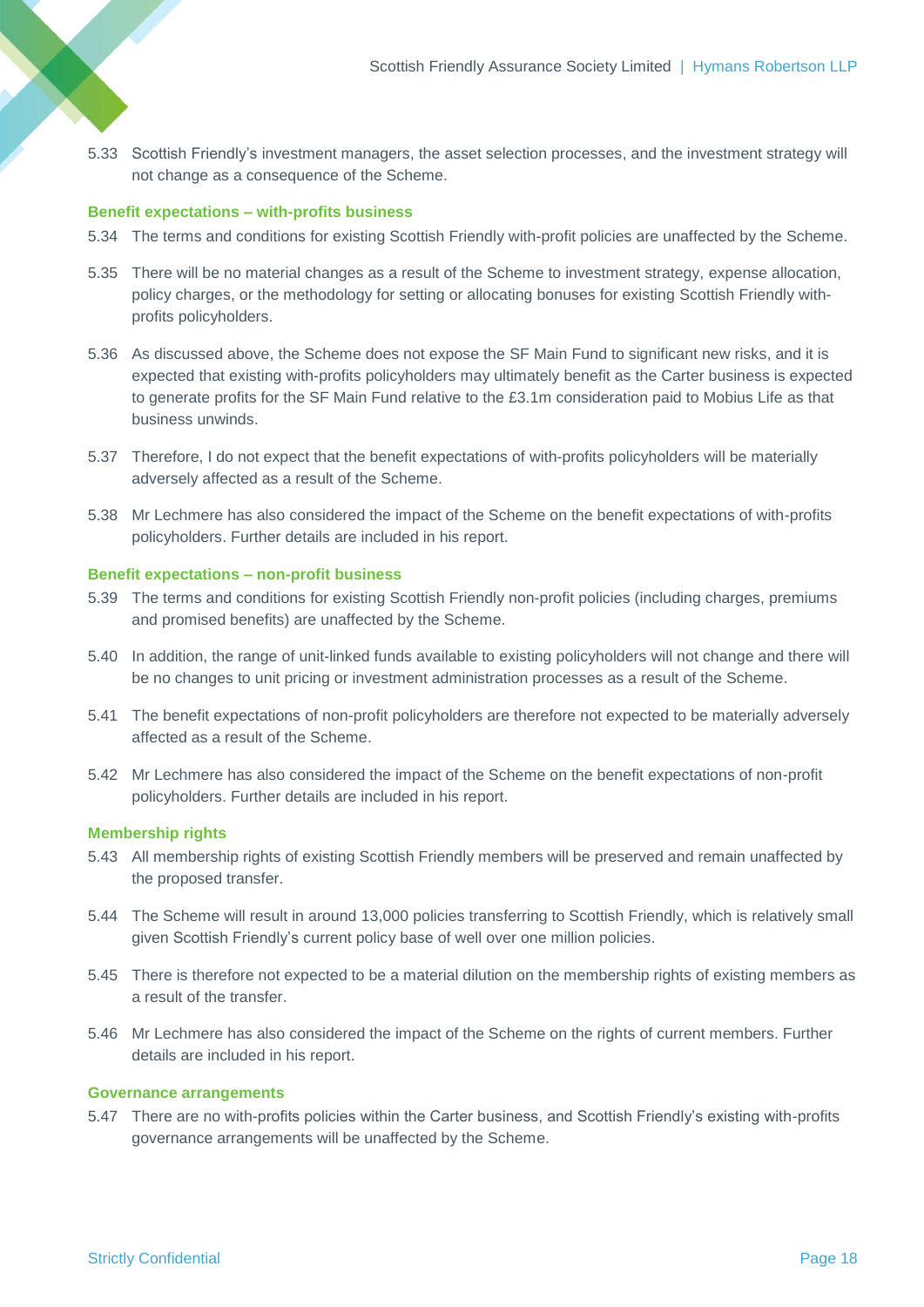5.48 Mobius Life currently operates a Governance Advisory Arrangement ("GAA") which has an oversight role in respect of its GPPs and GSPs. Scottish Friendly intends to form a GAA which will replicate the existing Mobius Life arrangements. The scope of the new GAA will also be extended to include around 1,500 current Scottish Friendly policyholders, in respect of whom Scottish Friendly has a regulatory waiver to have a GAA in place.

#### **Taxation**

- 5.49 It is not expected that there will be any impact on the tax position of existing Scottish Friendly policyholders as a result of the Scheme.
- 5.50 It is not expected that there will be any difference in approach in determining any tax recoverable by, or credited to, the unit-linked life and pension funds as a result of the Scheme.
- 5.51 Confirmations and clearances have been applied for from Her Majesty's Revenue & Customs where appropriate.

#### **Administration**

5.52 As described above, administration of the Carter policies is currently undertaken by Aegon and this will continue immediately after the Scheme. The Scheme is therefore not expected to adversely affect the administration of existing Scottish Friendly policies.

#### **Notification to SF policyholders**

- 5.53 Scottish Friendly operates a delegates system, whereby a certain number of policyholders, from both Scottish Friendly and Scottish Legal, are elected to represent the interests of the policyholder book.
- 5.54 As part of the planning work for the Scheme, communication to delegates and policyholders will be considered and detailed. This should ensure that delegates and policyholders are adequately informed in a timely manner of the nature and expected effect of the Scheme.
- 5.55 The regulations governing Part VII transfers require that, unless the Court otherwise orders, all policyholders in all affected companies should be written to in order to inform them of the proposed Scheme. An application is to be made for a waiver from mailing Scottish Friendly policyholders on the grounds that the delegates, who represent the policyholders, will be written to in advance of the Scheme.
- 5.56 I am satisfied that the proposed communication plan described above is appropriate and consistent with the principles pertaining to the fair treatment of policyholders.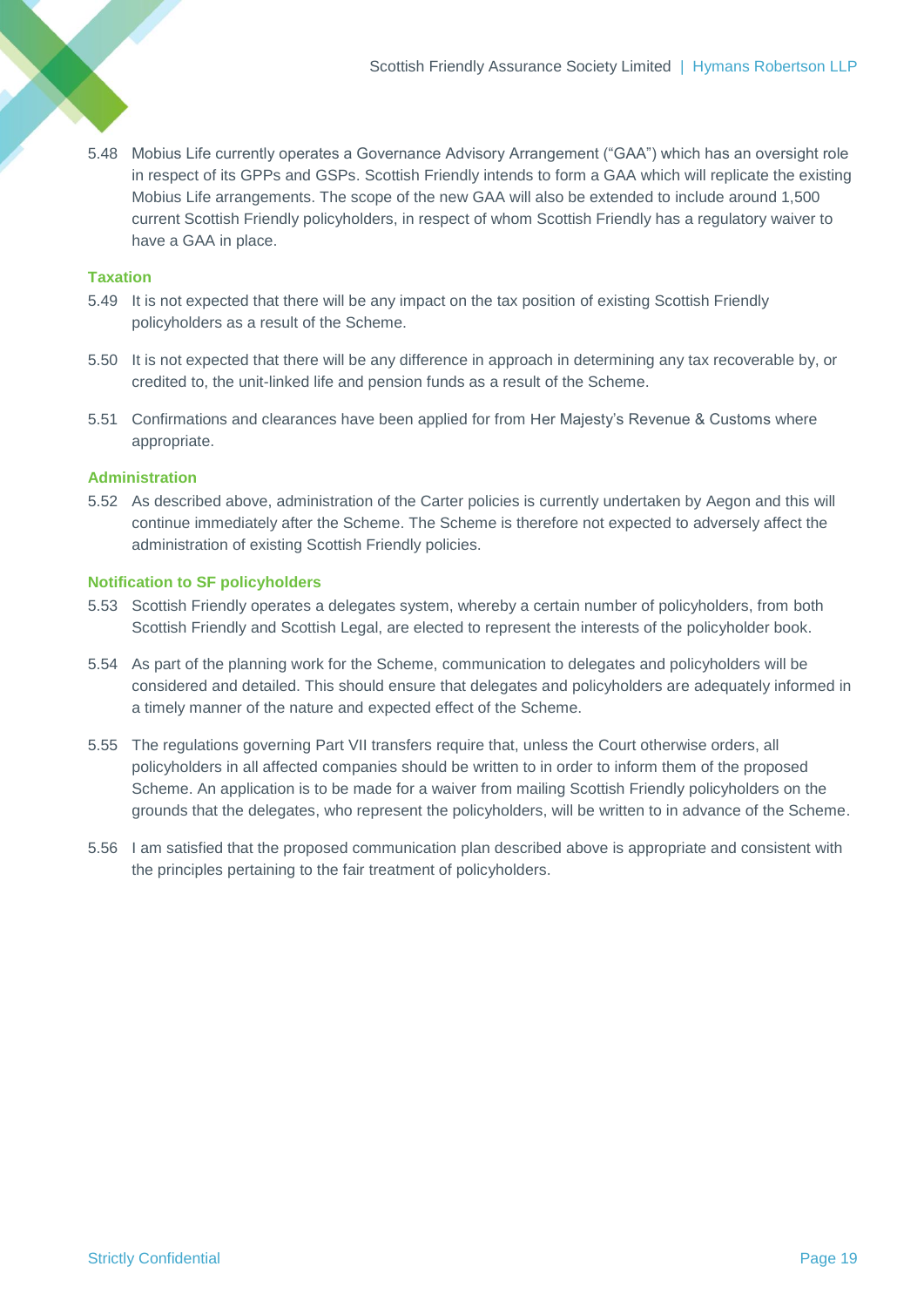## <span id="page-21-0"></span>6 Conclusions

- 6.1 As set out in the preceding sections of my report, the Scheme is not expected to have a materially adverse impact on:
	- the security of benefits for existing Scottish Friendly policyholders,
	- the benefit expectations for existing Scottish Friendly policyholders,
	- the fair treatment of existing Scottish Friendly policyholders,
	- the membership rights of existing Scottish Friendly policyholders, and
	- the administration and management of Scottish Friendly policies.
- 6.2 It is therefore my opinion that that the Scheme does not have a material adverse impact on the security of benefits, benefit expectations, or the fair treatment of existing Scottish Friendly policyholders and that there is no reason, in those terms, why the transfer should not proceed.

Stephen Malen

**Stephen Makin FFA CERA Chief Actuary (Interim), Scottish Friendly**

**For and on behalf of Hymans Robertson LLP 23 May 2018**

……………………………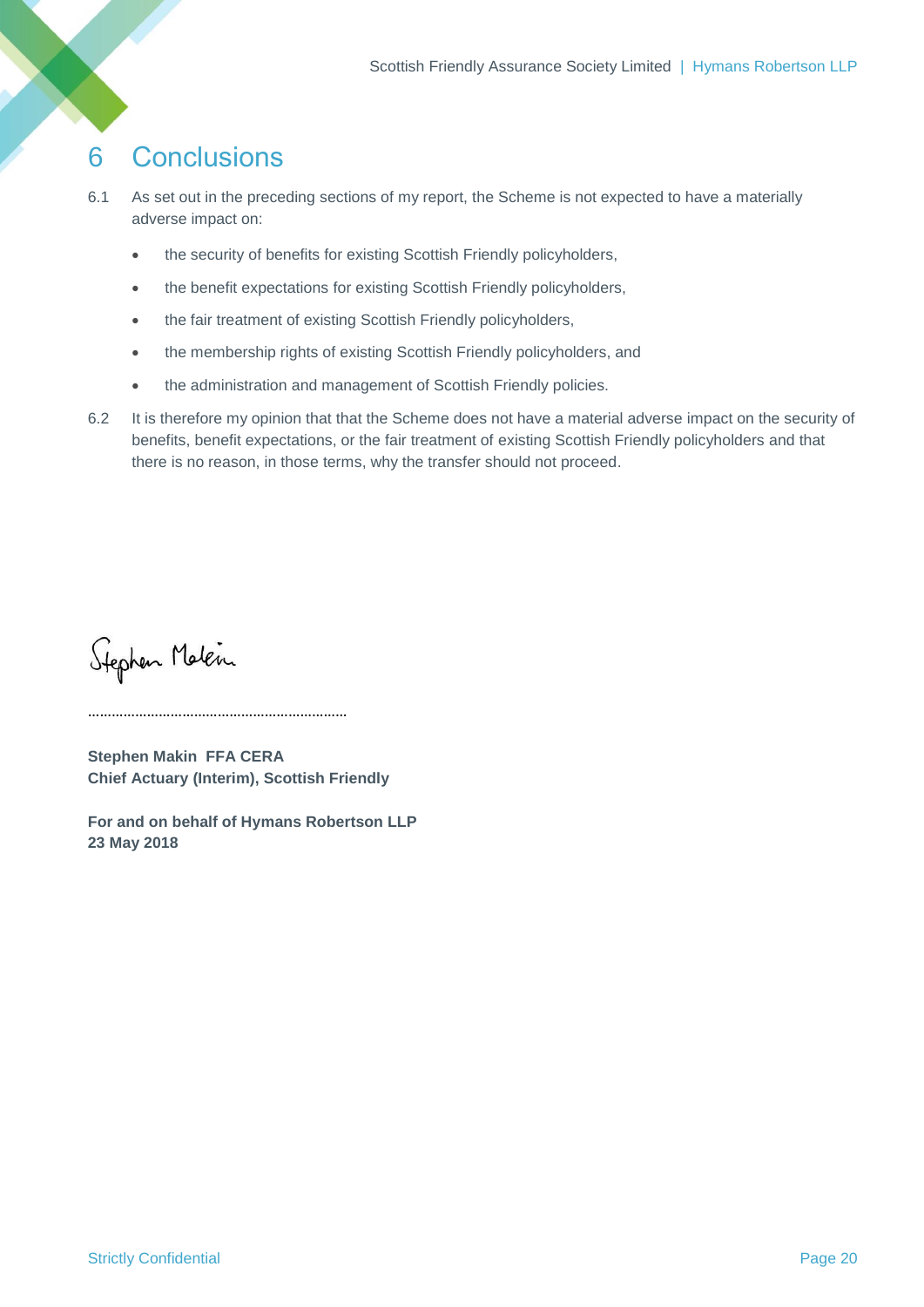## Appendix A: Documents considered

The following table lists the main documents supplied to me which I have considered in preparing my report.

| <b>Ref</b> | <b>Document</b>                                                             | <b>Author</b>                                     | <b>Version / Date</b> |
|------------|-----------------------------------------------------------------------------|---------------------------------------------------|-----------------------|
| $[1]$      | The report by the Scottish Friendly With-Profits<br>Actuary [in draft]      | David Lechmere                                    | v0.7, 22 May 2018     |
| $[2]$      | The report of the Independent Expert [in draft]                             | <b>Philip Simpson</b>                             | v4.0 14 May 2018      |
| $[3]$      | The report of the Chief Actuary of Mobius Life [in]<br>draftl               | John Hoskin                                       | v5.0 17 May 2018      |
| $[4]$      | Various reports by the Scottish Friendly Chief<br>Actuary Report [in draft] | Donald Macleod                                    | February 2018         |
| [5]        | The Transfer Agreement                                                      | <b>CMS Cameron McKenna</b><br>Nabarro Olswang LLP | 18 December 2017      |
| [6]        | <b>Project Carter Sub-Committee Meeting papers</b>                          | Various                                           | 8 November 2017       |
| $[7]$      | Information Memorandum                                                      | <b>IMAS Corporate Finance</b>                     | February 2017         |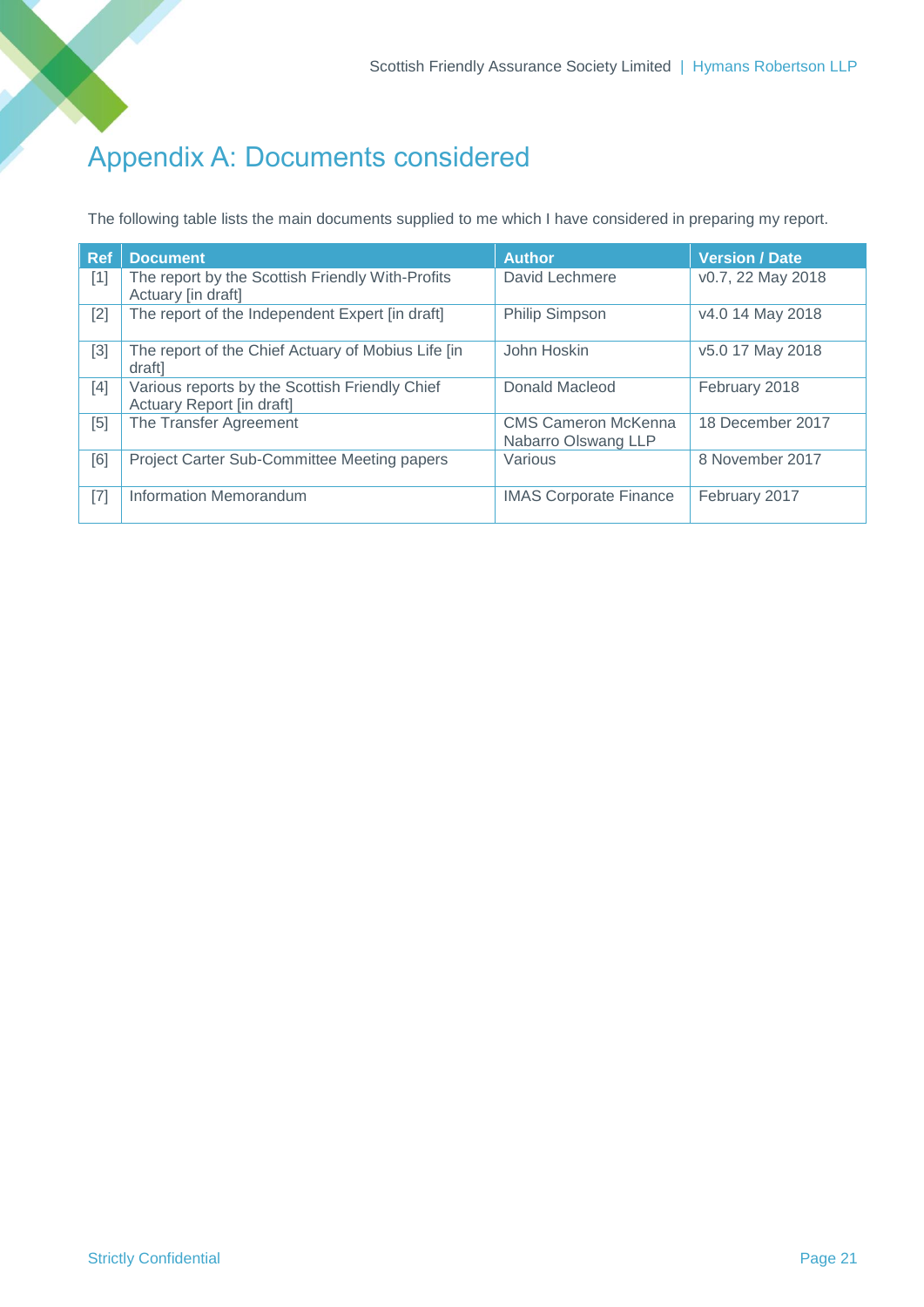## Appendix B: terms and abbreviations used

| <b>Term</b>              | <b>Meaning</b>                                                                    |
|--------------------------|-----------------------------------------------------------------------------------|
| Aegon                    | Aegon UK plc                                                                      |
| Carter / Carter business | the portfolio of business to be transferred to Scottish Friendly from Mobius Life |
| <b>CWP</b>               | conventional with-profits                                                         |
| <b>CERA</b>              | <b>Chartered Enterprise Risk Actuary</b>                                          |
| <b>FCA</b>               | <b>Financial Conduct Authority</b>                                                |
| <b>FFA</b>               | Fellow of the Institute & Faculty of Actuaries                                    |
| <b>FIA</b>               | <b>Flexible Income Annuity</b>                                                    |
| <b>FLAOR</b>             | Forward Looking Assessment of Own Risks                                           |
| <b>FSMA</b>              | Financial Services and Markets Act 2000                                           |
| <b>GAA</b>               | Governance Advisory Arrangement                                                   |
| <b>GPP</b>               | group personal pension                                                            |
| <b>GSP</b>               | group stakeholder pension                                                         |
| Hymans Robertson         | Hymans Robertson LLP                                                              |
| <b>IFoA</b>              | Institute and Faculty of Actuaries                                                |
| <b>ISA</b>               | <b>Individual Savings Account</b>                                                 |
| L&GPML                   | Legal and General Assurance (Pensions Management) Ltd                             |
| <b>LANMAS</b>            | London Aberdeen & Northern Mutual Assurance Society                               |
| M&A                      | mergers & acquisitions                                                            |
| MA                       | <b>Matching Adjustment</b>                                                        |
| <b>MGM</b>               | Marine & General Mutual Life Assurance Society Ltd                                |
| Mobius Life              | <b>Mobius Life Limited</b>                                                        |
| <b>OEIC</b>              | Open Ended Investment Company                                                     |
| <b>ORSA</b>              | Own Risk & Solvency Assessment                                                    |
| <b>PPFM</b>              | Principles and Practices of Financial Management                                  |
| <b>PRA</b>               | <b>Prudential Regulation Authority</b>                                            |
| Pioneer                  | <b>Pioneer Friendly Society</b>                                                   |
| <b>Preston Operative</b> | <b>Preston Operative Assurance</b>                                                |
| <b>Rational Shelley</b>  | <b>Rational Shelley Friendly Society</b>                                          |
| Royal Standard           | <b>Royal Standard Friendly Society</b>                                            |
| <b>SCR</b>               | <b>Solvency Capital Requirement</b>                                               |
| Scottish Legal           | Scottish Legal Life Assurance Society Limited                                     |
| <b>Scottish Friendly</b> | Scottish Friendly Assurance Society Limited                                       |
| <b>SFAM</b>              | Scottish Friendly Asset Managers Limited                                          |
| <b>SFCR</b>              | Solvency and Financial Condition Report                                           |
| <b>SFIS</b>              | Scottish Friendly Insurance Services Limited                                      |
| <b>SLIS</b>              | <b>SL Insurance Services Limited</b>                                              |
| Solvency II              | Directive 2009/138/EC of the European Parliament and of the European Council,     |
|                          | dated 25 November 2009 on the taking-up and pursuit of the business of            |
|                          | Insurance and Reinsurance (Solvency II) (recast)                                  |
| the Scheme               | the Scheme of Transfer pursuant to Part VII of FSMA to transfer the Carter        |
|                          | business to Scottish Friendly                                                     |
| <b>UWP</b>               | unitised with-profits                                                             |
| VA                       | <b>Volatility Adjustment</b>                                                      |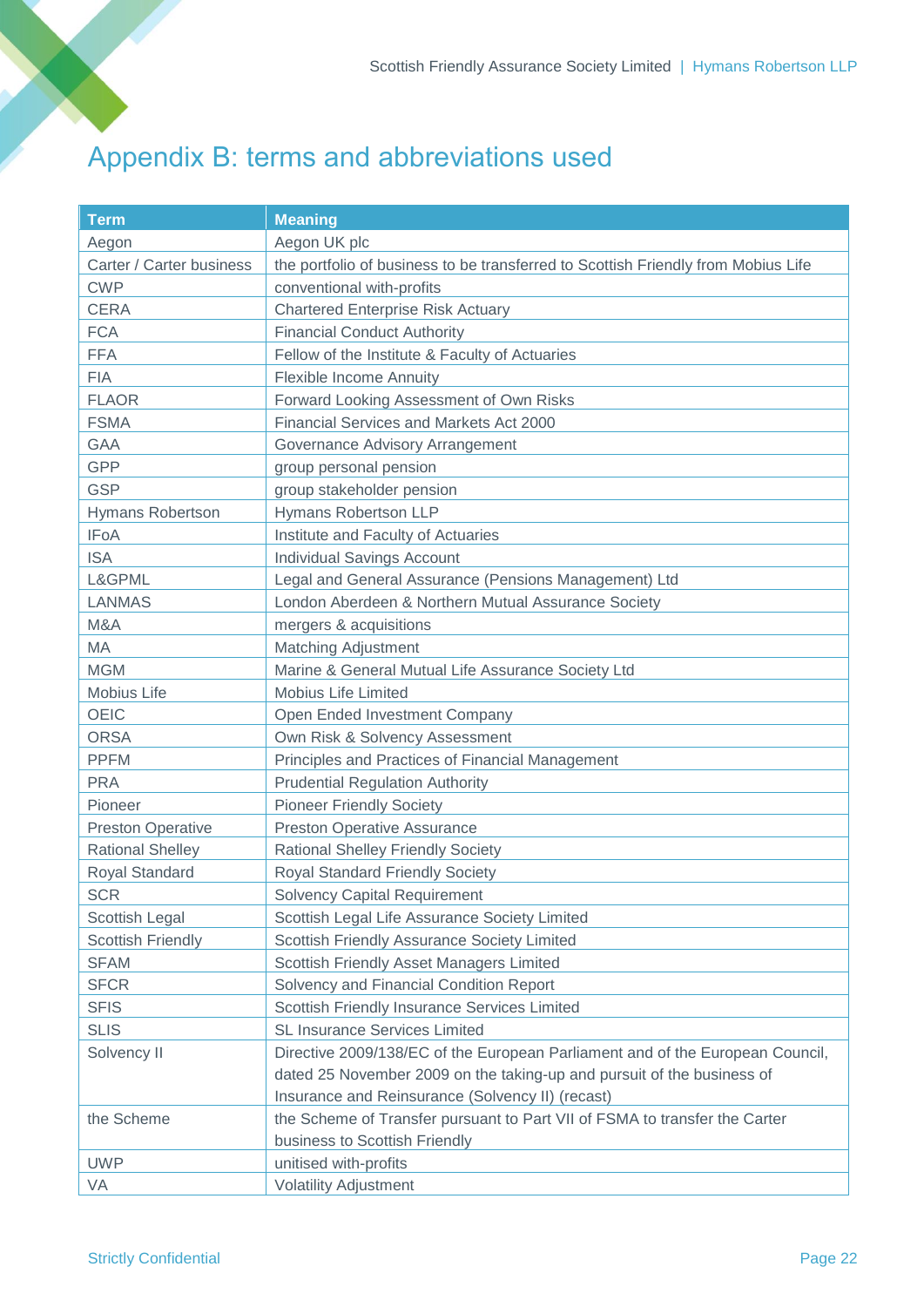## Appendix C: impact of the Scheme on the Pillar 1 solvency position

## **Solvency position prior to transfer**

The Pillar 1 solvency position of Scottish Friendly prior to the Scheme is outlined below (all figures in £m):

| <b>Capital requirement</b>                      | <b>SF</b><br><b>Main</b><br><b>Fund</b> | <b>LAN</b><br><b>MAS</b> | <b>RS</b>                | <b>SLL</b> | <b>MGM</b> | <b>Aggregate</b><br><b>SF</b> before<br>transfer |
|-------------------------------------------------|-----------------------------------------|--------------------------|--------------------------|------------|------------|--------------------------------------------------|
| Market risk                                     | 3.2                                     | ٠                        | $\overline{\phantom{a}}$ | 0.5        | 62.3       | 65.9                                             |
| Counterparty default risk                       | 7.9                                     | $\overline{\phantom{a}}$ | $\overline{\phantom{a}}$ | 0.8        | 2.9        | 11.6                                             |
| Life underwriting risk                          | 7.7                                     | 0.0                      | 0.0                      | 0.0        | 2.6        | 10.3                                             |
| Health underwriting risk                        | $\sim$                                  | ٠                        | $\overline{\phantom{a}}$ | ٠          | ٠          |                                                  |
| Non-life underwriting risk                      | $\sim$                                  | ٠                        | ٠                        | ٠          | ٠          |                                                  |
| <b>Diversification</b>                          | $-5.1$                                  | ٠                        | ٠                        | $-0.2$     | $-4.0$     | $-14.6$                                          |
| <b>Basic Solvency Capital Requirement</b>       | 13.7                                    | 0.0                      | 0.0                      | 1.0        | 63.8       | 73.3                                             |
| Adjustment due to RFF/MAP nSCR aggregation      |                                         |                          |                          |            |            | 5.2                                              |
| Operational risk                                | 2.8                                     | 0.0                      | 0.0                      | 0.3        | 4.6        | 7.8                                              |
| Loss-absorbing capacity of technical provisions | $-4.3$                                  | $-0.0$                   | $-0.0$                   | $-0.2$     | $-0.0$     | $-4.5$                                           |
| <b>Solvency Capital Requirement</b>             | 12.2                                    | 0.0                      | 0.1                      | 1.2        | 68.4       | 81.8                                             |
| Minimum Capital Requirement                     |                                         |                          |                          |            |            | 28.6                                             |

| <b>Own funds</b>                                       | <b>SF</b><br><b>Main</b><br><b>Fund</b> | <b>LAN</b><br><b>MAS</b> | <b>RS</b> | <b>SLL</b> | <b>MGM</b> | <b>Aggregate</b><br><b>SF</b> before<br>transfer |
|--------------------------------------------------------|-----------------------------------------|--------------------------|-----------|------------|------------|--------------------------------------------------|
| Assets                                                 | 1.246.7                                 | 24.7                     | 9.9       | 93.2       | 1.178.0    | 2,552.4                                          |
| Technical provisions - life (excl. index-/unit-linked) | 553.8                                   | 13.8                     | 9.5       | 68.7       | 1,030.4    | 1,676.2                                          |
| Technical provisions - index-linked and unit-linked    | 573.6                                   | 8.3                      | ٠         | 9.1        |            | 591.0                                            |
| Other liabilities                                      | 29.1                                    | 0.3                      | 0.1       | 4.2        | 65.7       | 99.3                                             |
| <b>Current liabilities</b>                             | $-2.8$                                  | ٠                        | $-0.0$    | 0.3        | 5.8        | 3.3                                              |
| <b>Total liabilities</b>                               | 1.153.7                                 | 22.4                     | 9.6       | 82.3       | 1,102.0    | 2,369.8                                          |
| Excess of assets over liabilities                      | 93.0                                    | 2.3                      | 0.3       | 10.9       | 76.0       | 182.6                                            |
| Restriction of own funds due to ring-fencing           | ٠                                       | 2.2                      | 0.2       | 9.8        | 7.7        | 19.9                                             |
| Own funds                                              | 93.0                                    | 0.0                      | 0.1       | 1.2        | 68.4       | 162.7                                            |
| Ratio of Eligible own funds to SCR                     | 763%                                    | 100%                     | 100%      | 100%       | 100%       | 199%                                             |
| Ratio of Eligible own funds to MCR                     |                                         |                          |           |            |            | 568%                                             |

The figures are calculated as at 31 December 2016.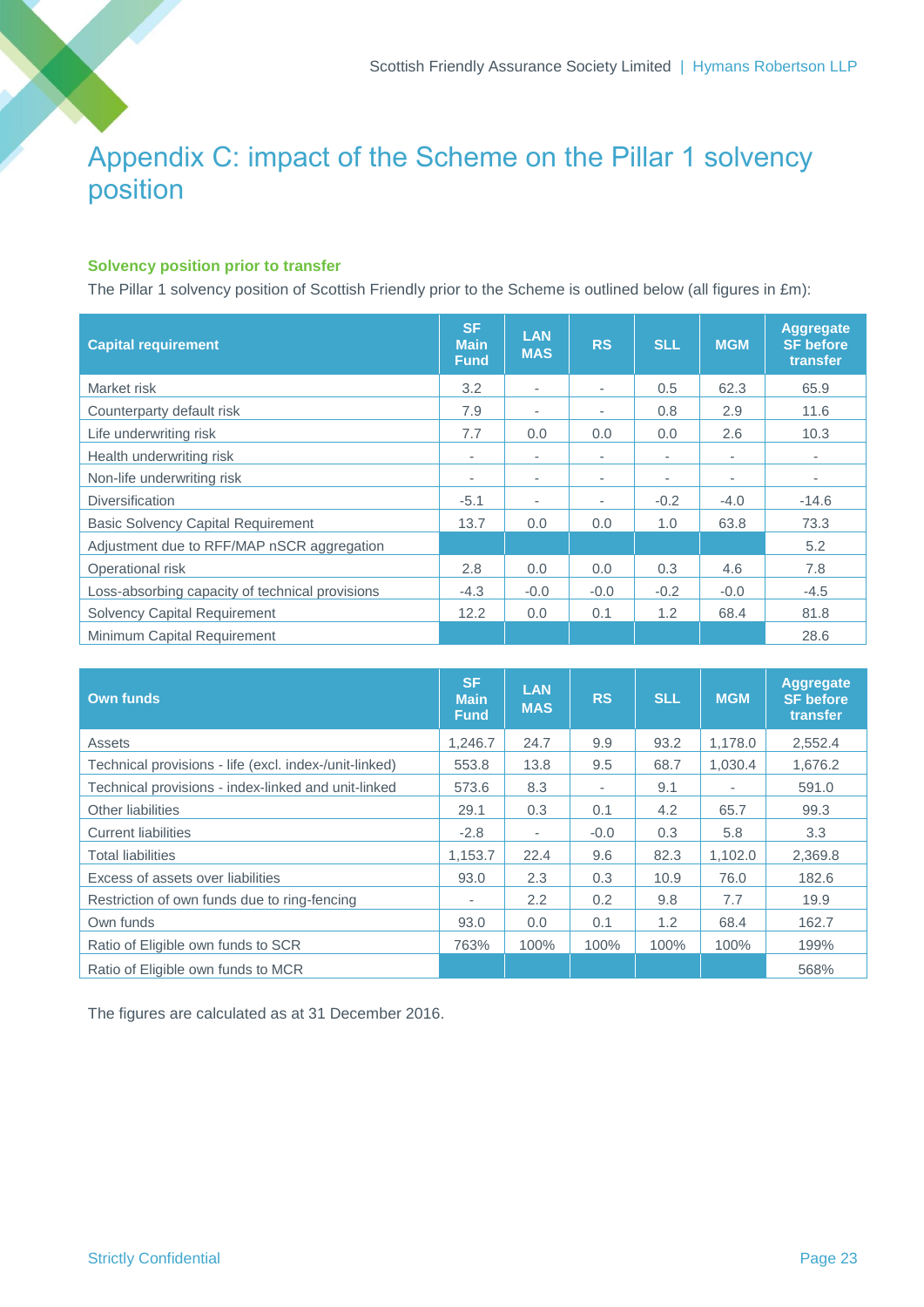## **Solvency position post transfer**

The Pillar 1 solvency position of Scottish Friendly after the Scheme is outlined below (all figures in £m):

| <b>Capital requirement</b>                      | <b>SF</b><br><b>Main</b><br><b>Fund</b> | <b>LAN</b><br><b>MAS</b> | <b>RS</b> | <b>SLL</b> | <b>MGM</b> | <b>Aggregate</b><br><b>SF post</b><br>transfer |
|-------------------------------------------------|-----------------------------------------|--------------------------|-----------|------------|------------|------------------------------------------------|
| Market risk                                     | 6.9                                     | ٠                        | ٠         | 0.5        | 62.3       | 69.7                                           |
| Counterparty default risk                       | 7.9                                     | ۰                        | ٠         | 0.8        | 2.9        | 11.6                                           |
| Life underwriting risk                          | 9.6                                     | 0.0                      | 0.0       | 0.0        | 2.6        | 12.2                                           |
| Health underwriting risk                        | ٠                                       | ٠                        | ٠         | ۰.         | ٠          | ۰                                              |
| Non-life underwriting risk                      | $\overline{\phantom{a}}$                | $\sim$                   | ٠         | ٠          | ٠          | ۰                                              |
| <b>Diversification</b>                          | $-7.1$                                  | ٠                        | ٠         | $-0.2$     | $-4.0$     | $-15.8$                                        |
| <b>Basic Solvency Capital Requirement</b>       | 17.4                                    | 0.0                      | 0.0       | 1.0        | 63.8       | 77.8                                           |
| Adjustment due to RFF/MAP nSCR aggregation      |                                         |                          |           |            |            | 4.4                                            |
| Operational risk                                | 3.2                                     | 0.0                      | 0.0       | 0.3        | 4.6        | 8.2                                            |
| Loss-absorbing capacity of technical provisions | $-4.3$                                  | $-0.0$                   | $-0.0$    | $-0.2$     | $-0.0$     | $-4.5$                                         |
| <b>Solvency Capital Requirement</b>             | 16.2                                    | 0.0                      | 0.1       | 1.2        | 68.4       | 85.8                                           |
| Minimum Capital Requirement                     |                                         |                          |           |            |            | 31.0                                           |

| <b>Own funds</b>                                       | <b>SF</b><br><b>Main</b><br><b>Fund</b> | <b>LAN</b><br><b>MAS</b> | <b>RS</b> | <b>SLL</b> | <b>MGM</b> | <b>Aggregate</b><br><b>SF post</b><br>transfer |
|--------------------------------------------------------|-----------------------------------------|--------------------------|-----------|------------|------------|------------------------------------------------|
| Assets                                                 | 1.586.9                                 | 24.7                     | 9.9       | 93.2       | 1.178.0    | 2,892.6                                        |
| Technical provisions - life (excl. index-/unit-linked) | 553.8                                   | 13.8                     | 9.5       | 68.7       | 1,030.4    | 1,676.2                                        |
| Technical provisions - index-linked and unit-linked    | 912.6                                   | 8.3                      | ٠         | 9.1        | ۰          | 930.0                                          |
| Other liabilities                                      | 29.1                                    | 0.3                      | 0.1       | 4.2        | 65.7       | 99.3                                           |
| <b>Current liabilities</b>                             | $-2.8$                                  | ٠                        | $-0.0$    | 0.3        | 5.8        | 3.3                                            |
| <b>Total liabilities</b>                               | 1,492.7                                 | 22.4                     | 9.6       | 82.3       | 1,102.0    | 2,708.9                                        |
| Excess of assets over liabilities                      | 94.1                                    | 2.3                      | 0.3       | 10.9       | 76.0       | 183.7                                          |
| Restriction of own funds due to ring-fencing           | $\overline{\phantom{a}}$                | 2.2                      | 0.2       | 9.8        | 7.7        | 19.9                                           |
| Own funds                                              | 94.1                                    | 0.0                      | 0.1       | 1.2        | 68.4       | 163.8                                          |
| Ratio of Eligible own funds to SCR                     | 580%                                    | 100%                     | 100%      | 100%       | 100%       | 191%                                           |
| Ratio of Eligible own funds to MCR                     |                                         |                          |           |            |            | 528%                                           |

The figures are calculated as at 31 December 2016.